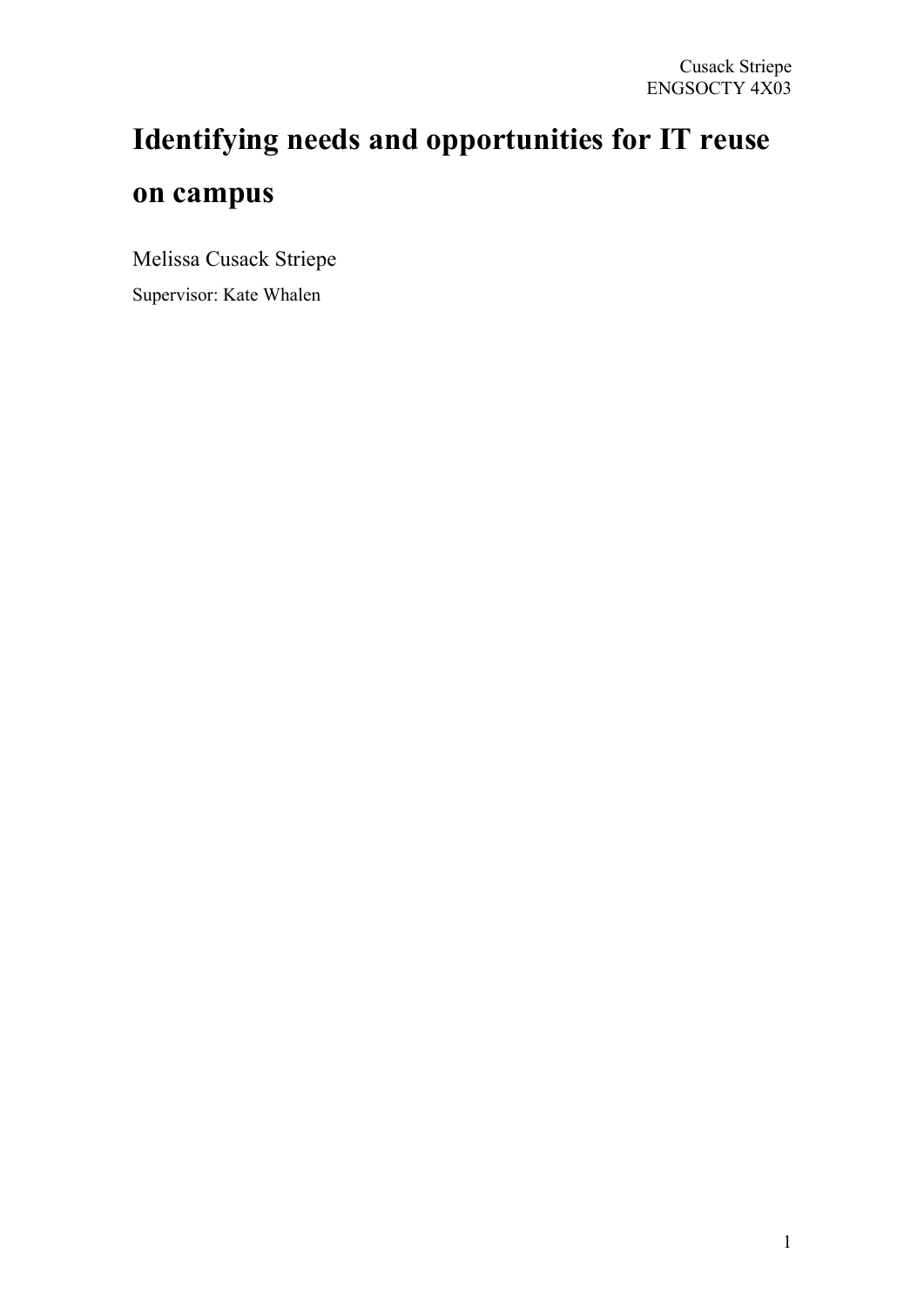# **Identifying needs and opportunities for IT reuse on campus**

McMaster Universities' new 'Trash to Treasure' program seeks to reduce the amount of recycled IT at McMaster through promoting reuse on campus. This inquiry project assessed this new program. It was found that the major concerns students have regarding reused IT are whether the IT meets a threshold for use, how individuals have different preferences, and that the program must be accessible. These themes indicate important steps that the program should take to ensure its effectiveness. The steps include partnering with pre-existing community groups to help with the distribution of IT, as well as ensuring that students are part of the planning and continued running of the program. This method will keep the program tailored to student needs and ensure it is accessible to a diverse student community.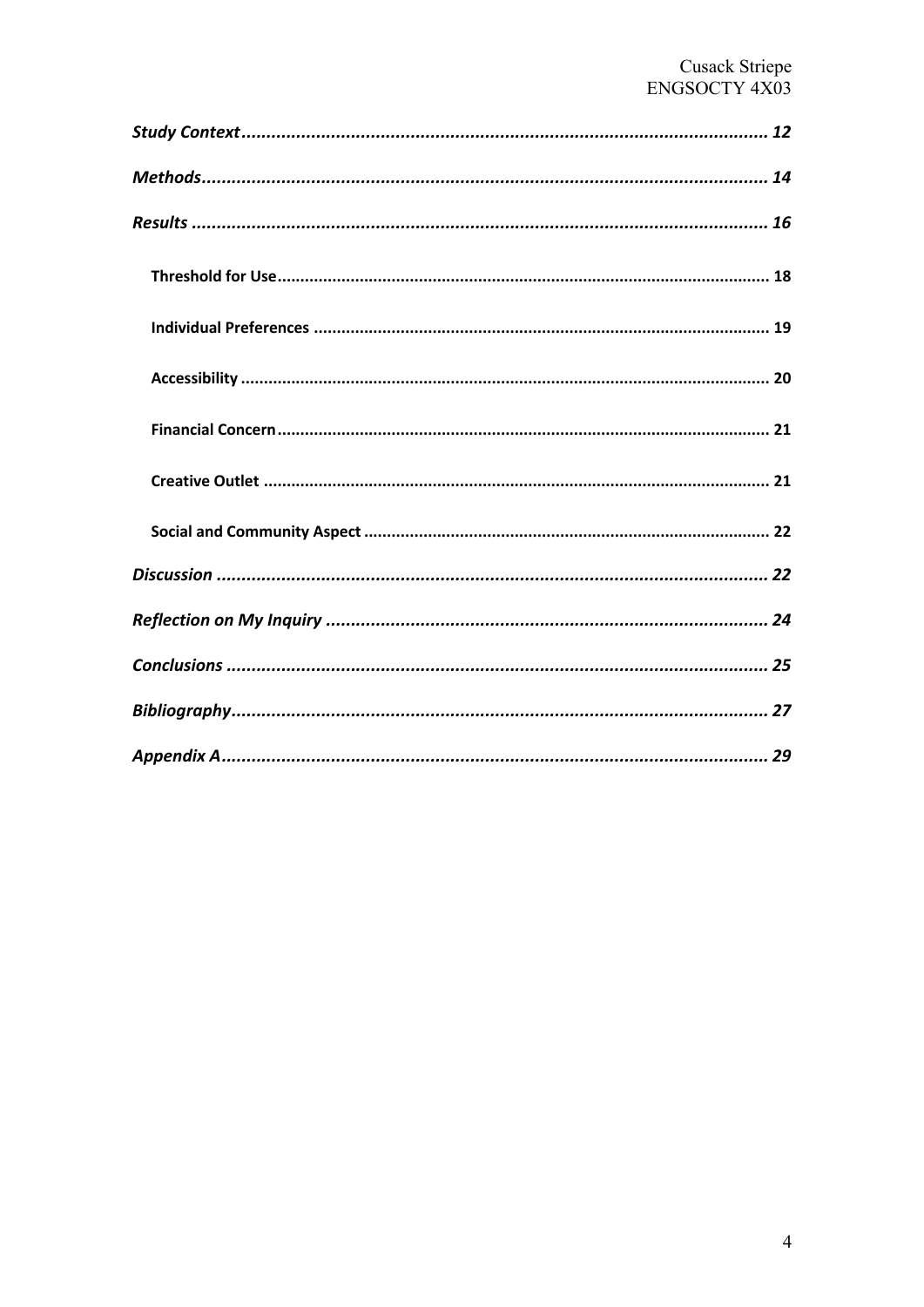## **Introduction**

## *Motivation*

The motivation for pursuing this inquiry is to gain an understanding of processes for identifying needs that community members have, as well as methods that can be applied to address these needs. To explore this, a case study of IT reuse at McMaster was studied.

#### *Question*

What IT needs exist within the McMaster student community, what barriers exist in providing for those needs, and what opportunities exist to fill these needs?

## *Scope*

This inquiry will cover the IT related needs of McMaster University students, with a particular focus on undergraduate engineering students. The research will seek to identify the needs that students face regarding IT and connect these to barriers and opportunities that exist on campus and within campus processes for fulfilling the identified needs.

IT is laptops, computers, connectivity devices, and all related components, including mice, cords, keyboards, hard drives, and more.

## *Anticipated Findings*

At the beginning of this study, it was anticipated that a significant financial need would exist on campus and would impact IT needs. Specifically, it was expected that the primary need associated with IT would be regarding the fact that students are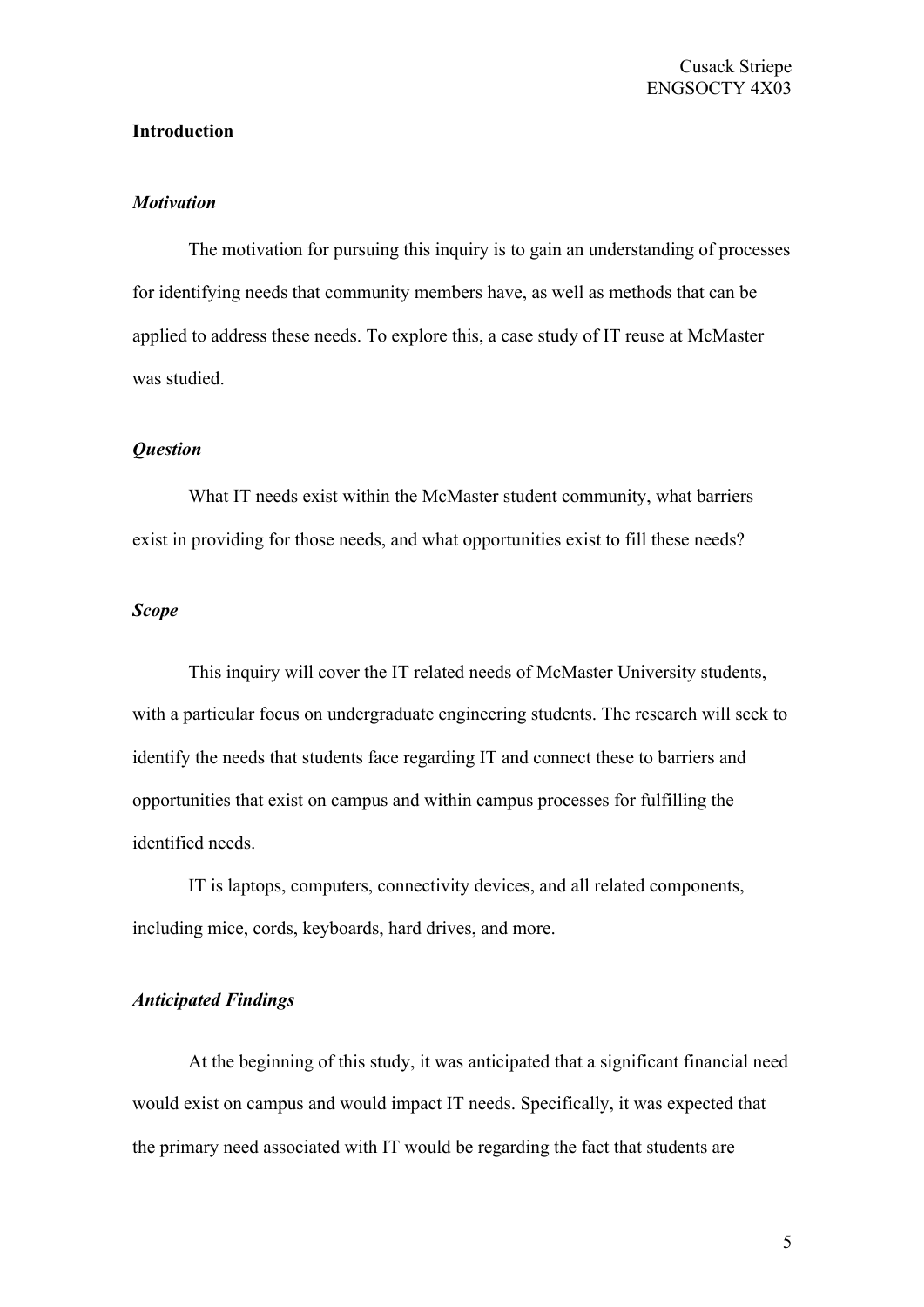already financially strained. Students face high tuition and low income, causing a large proportion of students to struggle to afford IT that they may want.

It was also anticipated that students would feel these needs to varying degrees, depending on their programs. Different programs require students to use specific technological equipment. For example, some students may need processors in laptops that can handle running complicated software programs. In contrast, others will only need a processor that can handle taking notes and general word processing.

Moreover, it was expected that there would be a stigma around IT reuse. Stigma, defined as shame associated with a situation or process, is highly prevalent in reuse and gifting situations such as the use of food banks and donation centres. This same stigma was anticipated to exist within the reuse of IT equipment at McMaster, as students would not want to be seen with old equipment, or would feel strange taking older IT.

## *Structure of Report*

This report is structured to tell the full story of the findings and connect the McMaster case study to the overall motivation of learning about identifying and addressing needs. The report first covers background research on how various organizations identify and address needs. These needs include less commonly noted needs, such as education, social activity, and self-reliance. Next, the context for the information gathered in this study is provided by explaining the case study at McMaster. Then the report covers study methods and results. The report concludes with a discussion of the findings that connects the study to the context and background.

#### **Literature Review**

One of the most apparent and discussed needs that individuals face is financial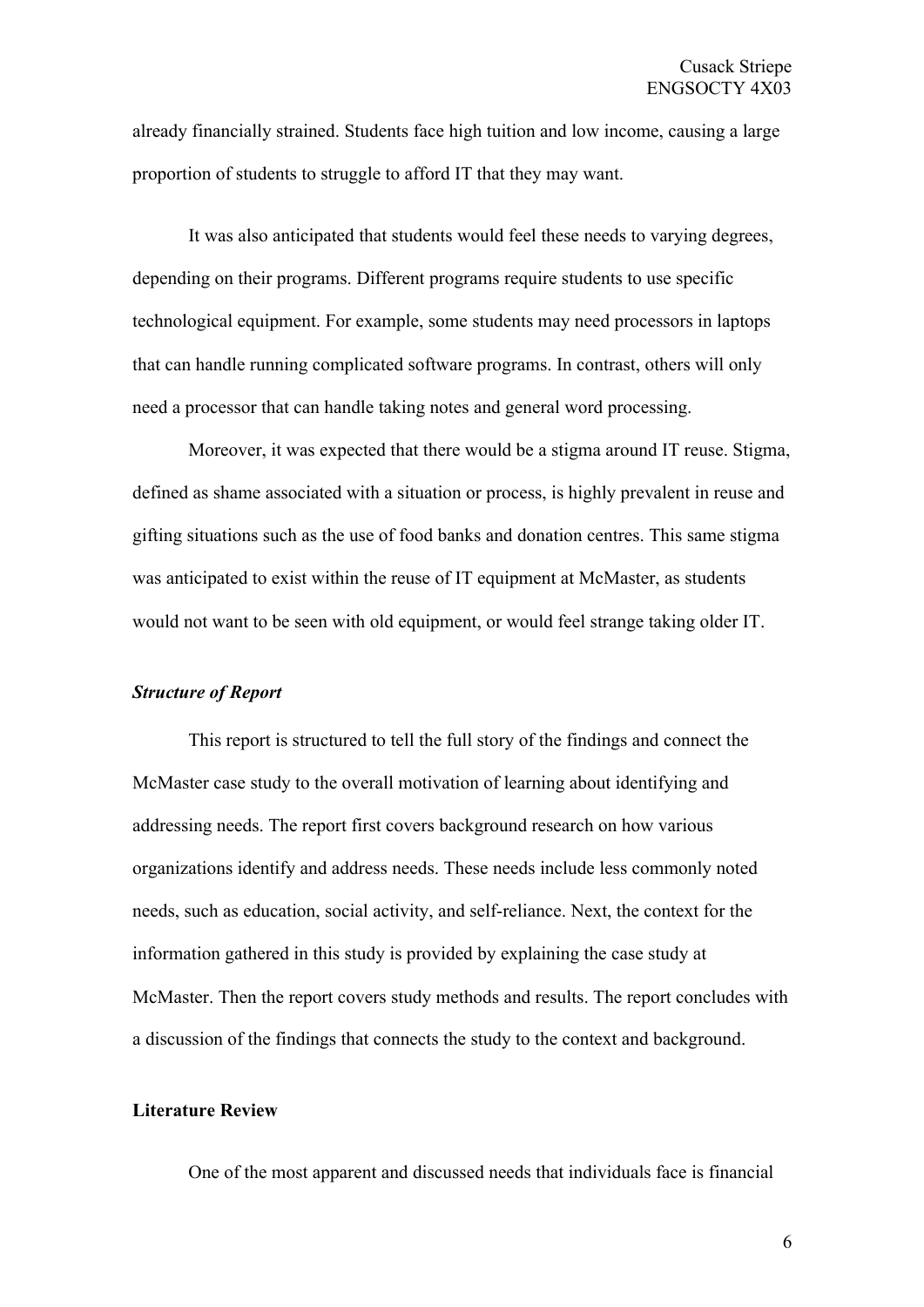need, where they are unable to afford the necessities for their life. However, there are many less noted needs that people may have, including needs related to food security, education, creativity, self-reliance, and social connectedness. Table 1 notes the organizations covered in this literature review and the types of needs each of these organizations fill. These social organizations seek to fulfil needs in different ways but are all community-oriented spaces and non-commercial.

| Organization               | <b>Needs Addressed</b>                                  |
|----------------------------|---------------------------------------------------------|
| Food Banks                 | Food Security, Financial                                |
| <b>Bike Repair Centres</b> | Educational, Mobility, Self-Reliance, Social, Financial |
| Makerspaces                | Creative, Educational, Financial                        |

Table 1. Organizations and the needs they address

## *Food Banks*

#### *The Need*

Food banks look to address food insecurity, which often stems from financial need through providing food to low income and at-risk members of the community (Tarasuk & Eakin, 2003) (The Good Shepherd , 2014).

## *How They Identify Need*

Food banks either require individuals to self-identify as in need, in which case users apply at the food bank for aid. The application is evaluated based on an individual's socioeconomic status to determine whether they qualify for food bank assistance (The Good Shepherd , 2014). The other method that food banks use is supplying front line agencies with food and depending on those front-line agencies to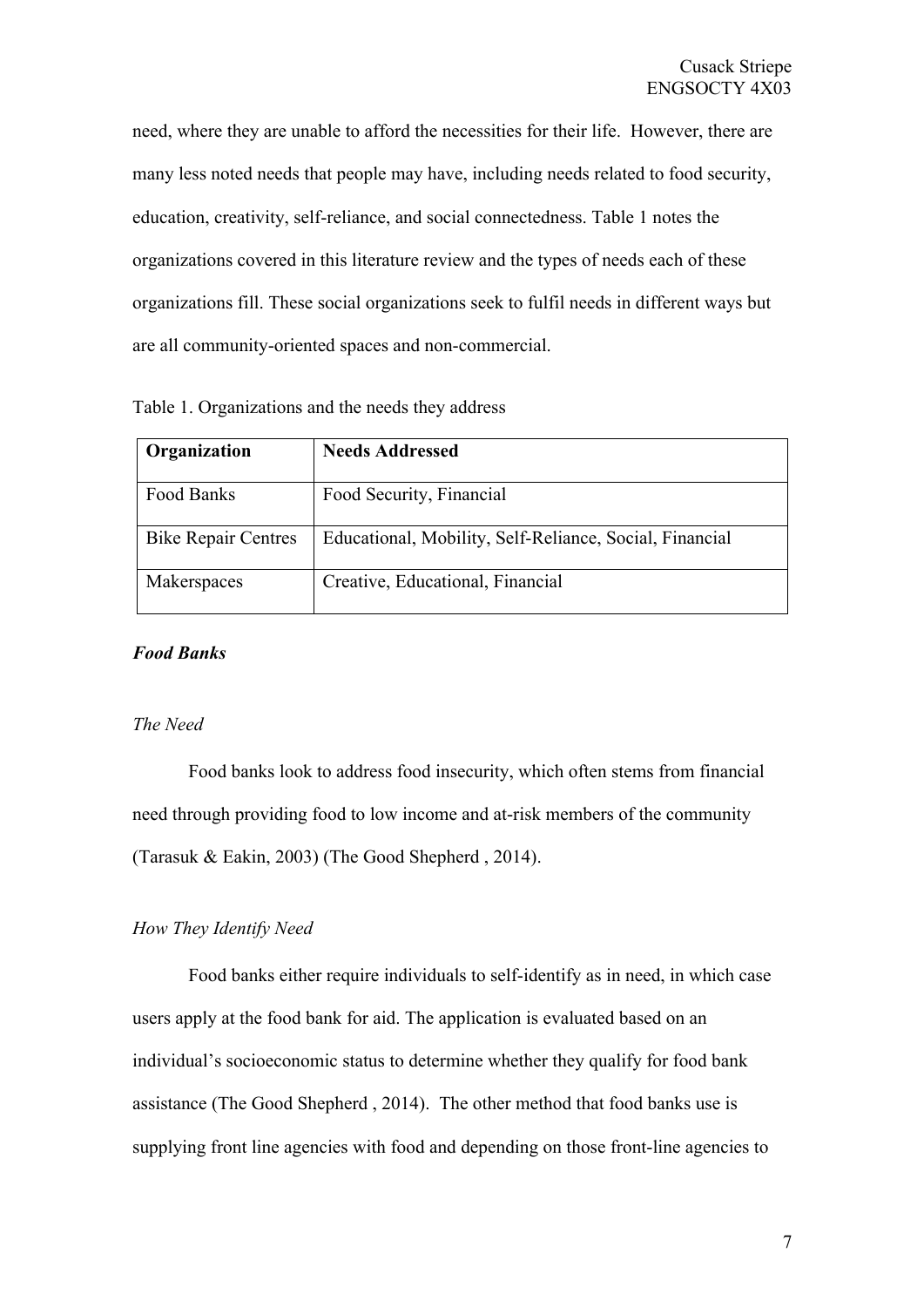identify who is in need (Tarasuk & Eakin, 2003) (Feeding America, 2020). The frontline agencies use their existing social connection to communities to be able to find who is in need. An example of this is Food4Kids Hamilton. Food4Kids collects specific categories of donated food and sorts it into lunches for children who come from families that cannot afford to give them lunches for school (Food4Kids Hamilton, 2018). Then, Food4Kids uses the school as a front-line agency and the teachers in the school as those who can identify which children come to school without lunches. This allows food to reach those who need it, in the form and at the time that it is needed.

#### *How They Address the Need*

As noted above, food from food banks reaches individuals in two ways. One way is that they hand food out directly to those in need, acting as a form of free grocery store (Tarasuk & Eakin, 2003) (Feeding America, 2020). The second way is through partnerships with front-line agencies. Overall, food security needs are addressed by providing access to food, either to stock cupboards and supplement other purchased food or as cooked food to be eaten immediately. Financial needs are addressed by reducing the need to spend money on food, freeing some up for other activities, or helping families not take on more debt.

#### *Barriers*

Unfortunately, food banks tend to see only approximately 22% of individuals who qualify for using the food bank accessing the services (Loopstra & Tarasuk, 2012). Non-users cite reasons being non-usable food, stigma, and lack of accessibility as the top reasons for not using food bank services (Loopstra & Tarasuk, 2012). For example, the type of food available at a food bank may not be the food most needed by a family or may not match the food that they would usually cook with. However, the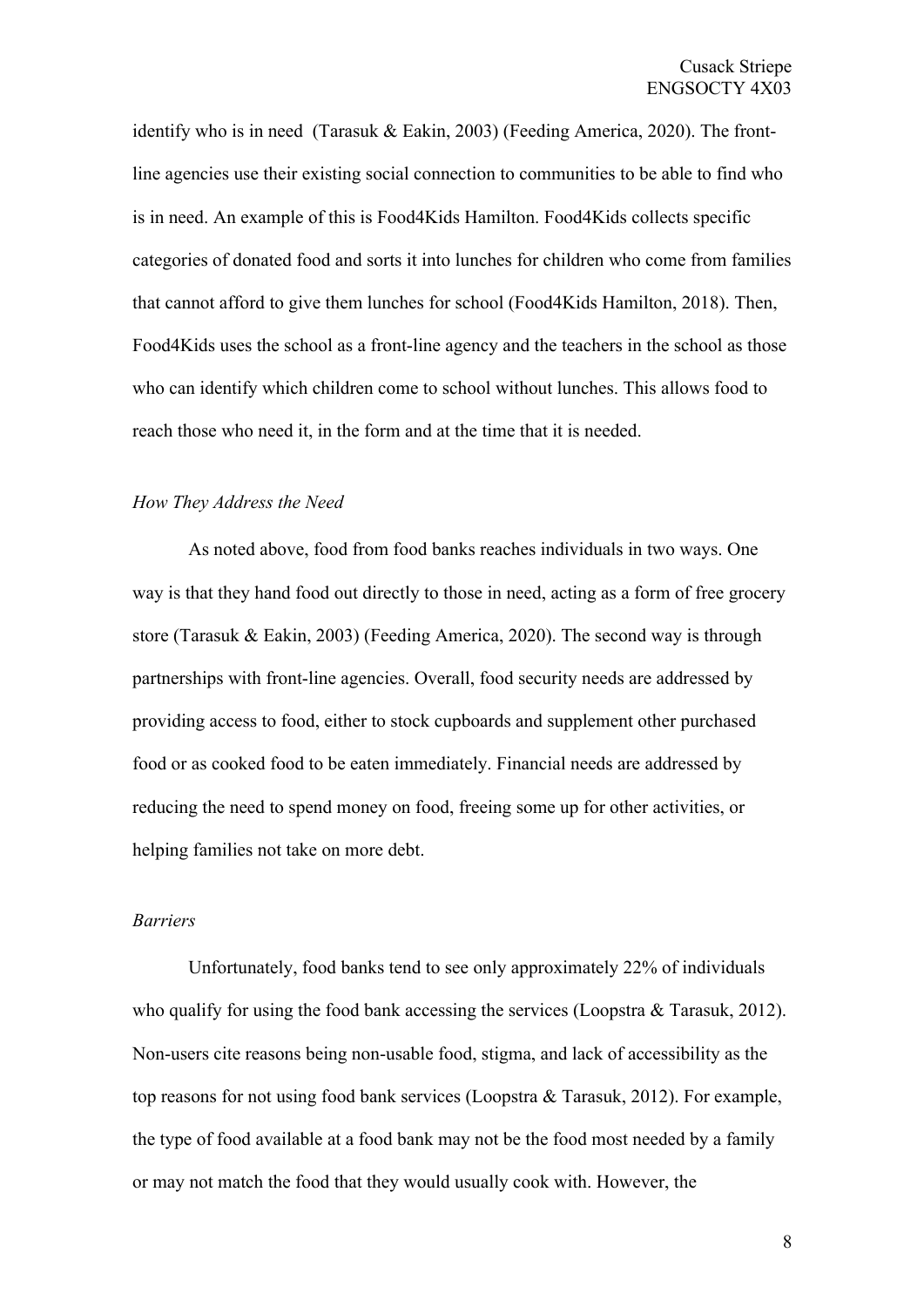implementation of the front-line agency approach is known to reduce stigma and accessibility barriers. It can also ensure that the food reaches those in need in the form and of the type that they can use.

## *Opportunities for Application*

The food bank method of partnering with front-line agencies that are already integrated in the community displays an excellent opportunity for McMaster's IT reuse program. Finding organizations that already know who is in need could reduce the resource strain of the program, while simultaneously making it more effective.

#### *Bike Repair Centres*

## *The Need*

Bike repair centres serve the community need for low cost and relatively accessible transportation. They achieve this by touching on education around bikes, building self-reliance around bike repairs, creating a social space to work on bikes and promote community mobility (Arnold, 2013) (bikeSauce, n.d.) (Tolley, 1996). Moreover, these centres keep the cost low as a method of allowing everyone to access bike use.

#### *How They Identify Need*

Bike repair centres do not focus on identifying need. Potential users need to selfidentify as having the need and choose to engage with the bike repair centres themselves (Arnold, 2013).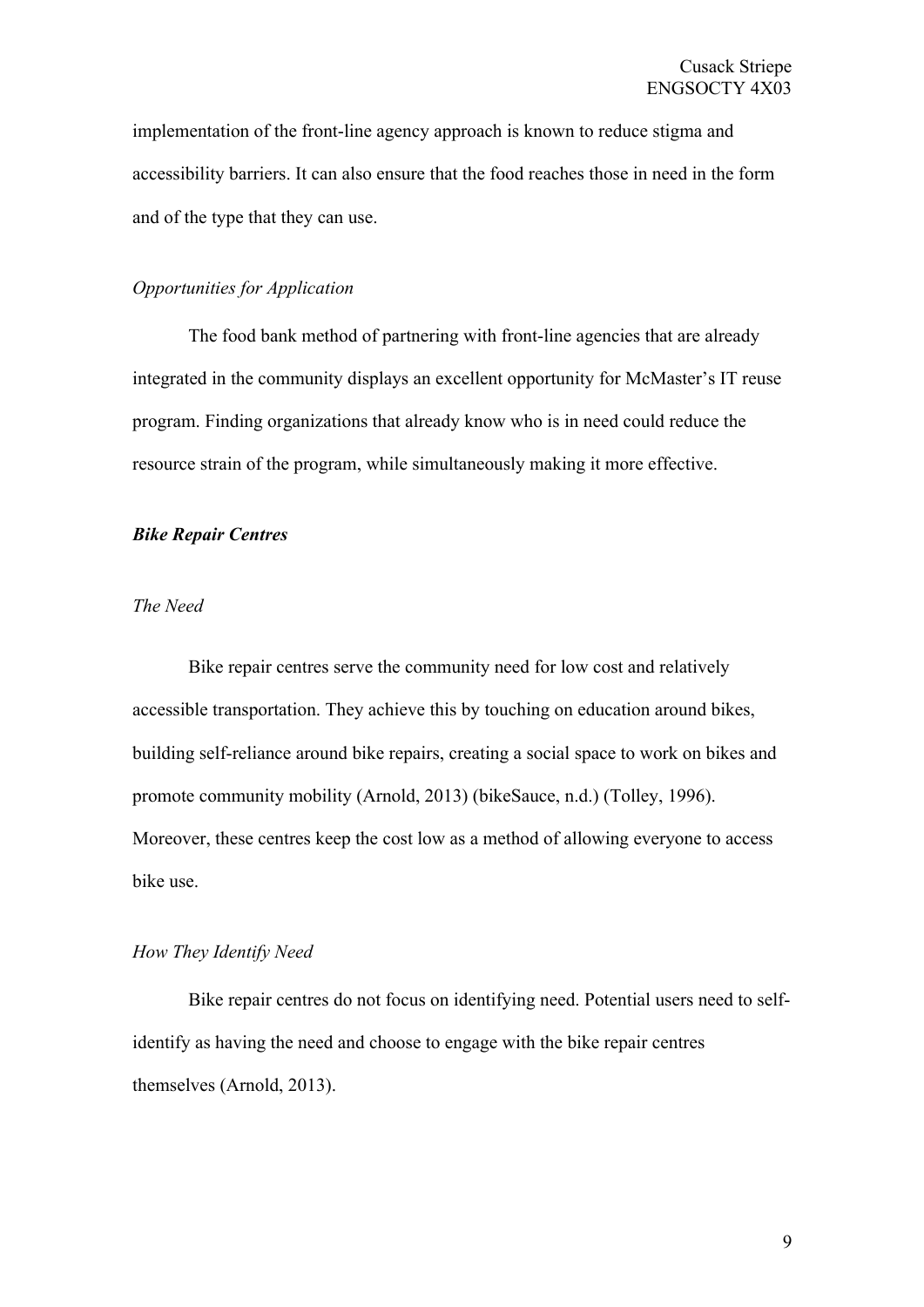## *How They Address the Need*

Bike repair centres address need through providing free, or low cost, access to tools for performing bike repairs, alongside educated volunteers who are willing to teach others how to repair their bikes (Arnold, 2013) (bikeSauce, n.d.) (Tolley, 1996). These resources allow community members to access tools they would otherwise not have and gain the knowledge of how to do bike repairs, which ultimately increases their mobility.

#### *Barriers*

Unlike food banks, bike repair centres do not face stigma around using them. The biggest challenges bike repair centres face is with regards to accessibility. The physical location of shops, the ability of users to bring their broken bikes in, and the accessibility of the learning environment are all factors (MACycle, 2020). Moreover, bike repair shops that do not carefully consider their method of instruction face many issues. One example from San Francisco shows that if the language used in instructing repairs does not place both the learner and teacher on the same level, those who are supposed to learn are less likely to understand the concepts fully (Arnold, 2013). These shops end up with less diverse users and frustrated users who do not learn from the process (Arnold, 2013).

## *Opportunities for Application*

The IT reuse system at McMaster can be made more effective through applying the knowledge of how the environment and language used within a space can affect the types of users and experiences users have. A major lesson from the bike centres is how important it is to ensure that the language used at all events and in all spaces is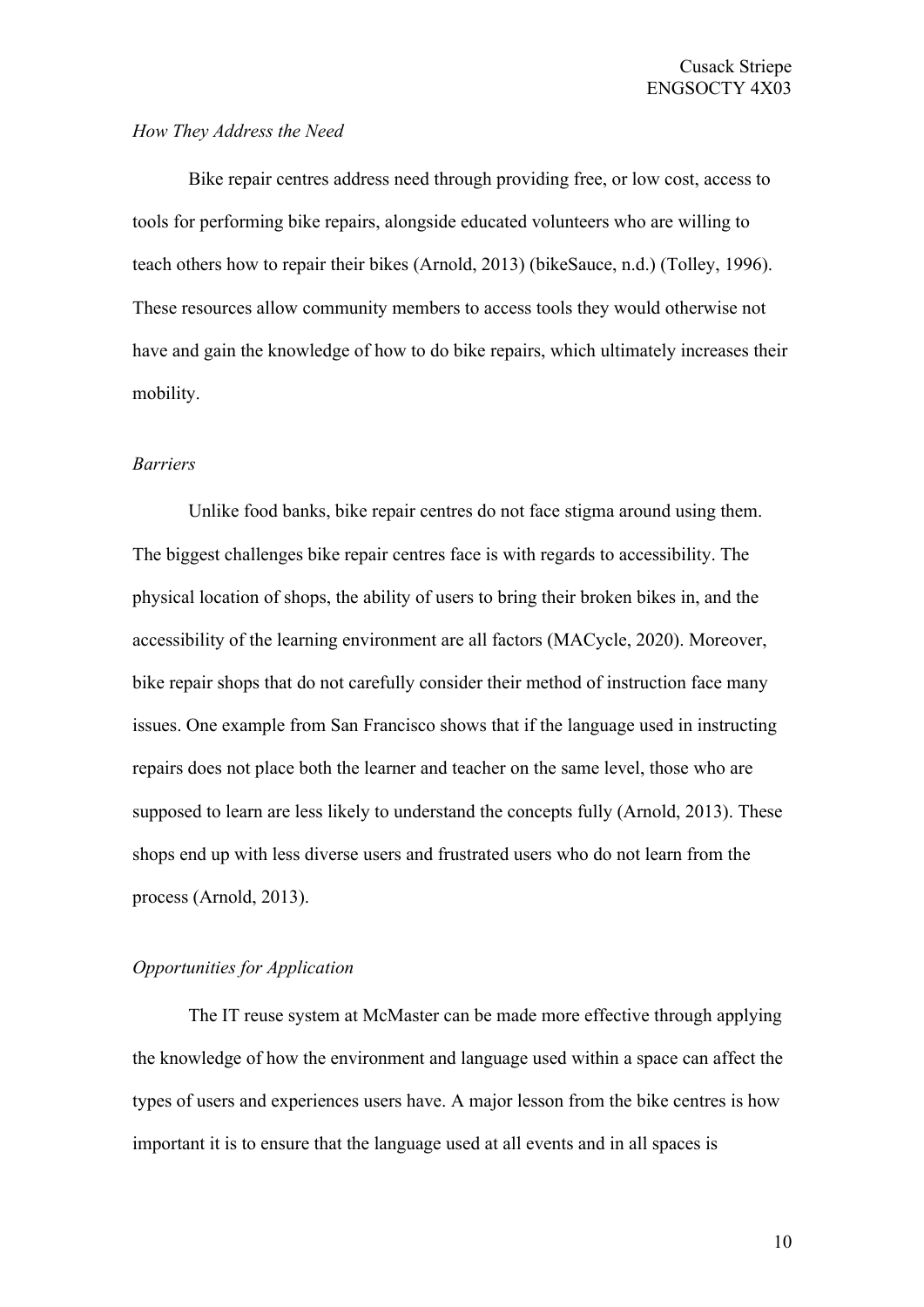inclusive. Moreover, it is crucial that the space is created in collaboration with users so that their concerns and desires are built into the space and program.

#### *Makerspaces*

## *The Need*

Makerspaces seek to create an opportunity for people to learn, and pursue creative pursuits, affordably (Burke, 2014) (Sheridan, et al., 2014).

#### *How They Identify Need*

Just like Bike Repair Centres, makerspaces do not attempt to seek people out who have need but require individuals to self-identify as having need for the resources. One difference, however, is that makerspaces often associate with other community resources to make their presence more known. For example, makerspaces often exist within, or beside, libraries or co-working spaces, as a way to share resources and become known to the community (Burke, 2014) (Sheridan, et al., 2014).

### *How They Address the Need*

Makerspaces address the creative needs of individuals through providing the tools, space, and community for individuals to design, build, and create (Burke, 2014) (Sheridan, et al., 2014). Through sharing the tools, rather than expecting individuals to buy them, the affordability of using them reduces. For example, 3D printers are a standard tool in makerspaces, and good quality 3D printers are unaffordable for most people to buy for personal use.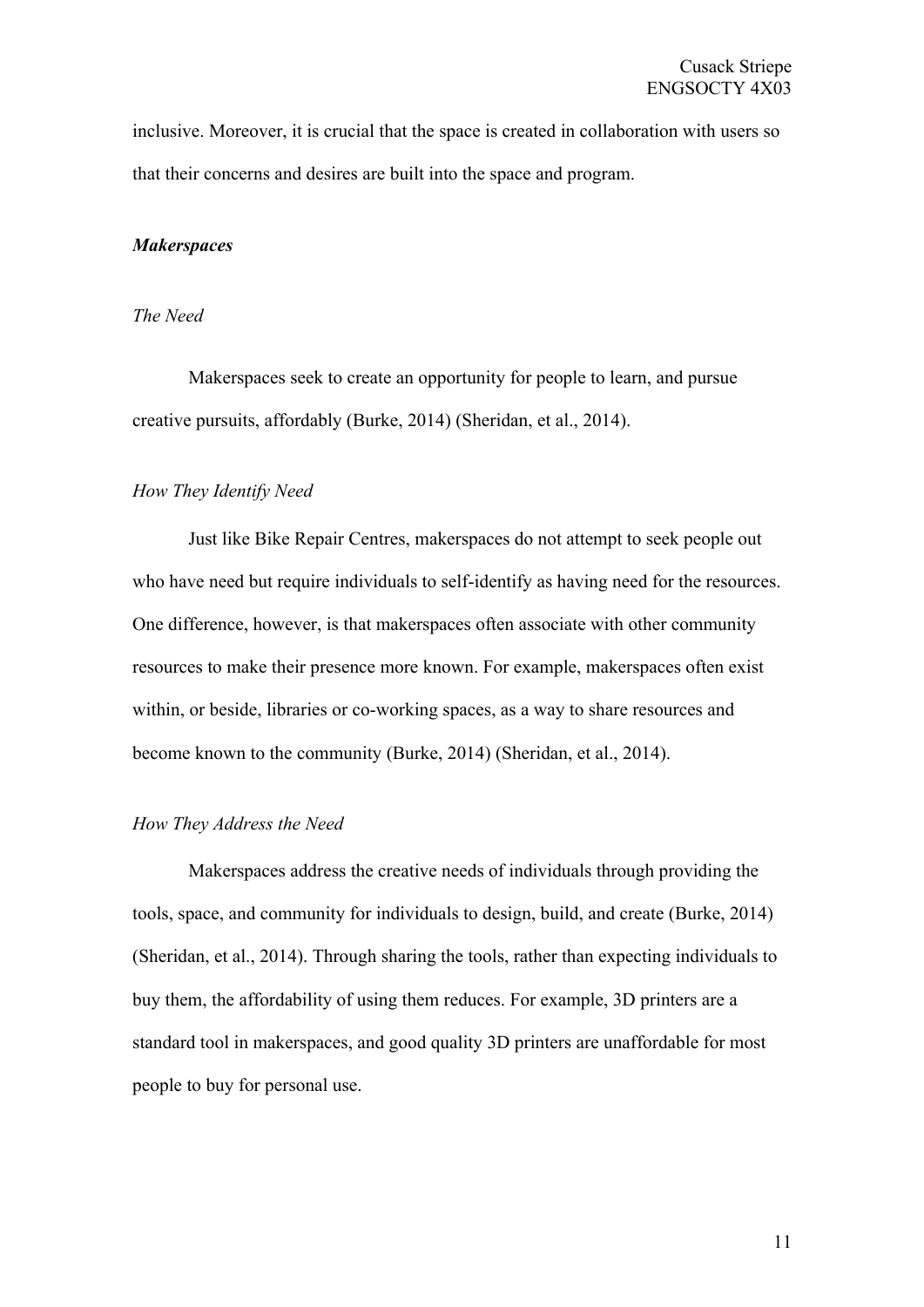### *Barriers*

One of the most pronounced barriers that makerspaces face is the fact that many people feel they do not have enough knowledge to use the provided tools. Even with available education on each aspect, people can feel like the process of building, and exploring, is above them, making them never even consider trying to use a makerspace. Makerspaces work to counteract this by creating an environment where the exchange of knowledge is paramount, or by running workshops that introduce potential users to the basics of designing and building.

## *Opportunities for Application*

The lesson that is learned from makerspaces is that providing resources is not always enough for helping people overcome mental barriers of engagement. A potential way to ensure the needs of many people are met, even with varying skill levels, is to couple education with resources. By providing workshops, the mental barrier may be reduced, as seen in the Makerspaces, encouraging more people to use the services. Therefore, workshops for IT repair could be implemented alongside providing older IT, although testing would be required to confirm their impact.

## **Study Context**

This inquiry uses the case study of an IT reuse program being piloted at McMaster University. The program, dubbed 'Trash to Treasure', is being spearheaded by the McMaster Academic Sustainability Programs (ASP) office through a student-led course project. Two groups of three students enrolled in *SUSTAIN 3S03 – Implementing Sustainable Change*, a course within the ASP department, selected this topic for their class project. The groups were tasked with collaboratively creating a pilot program for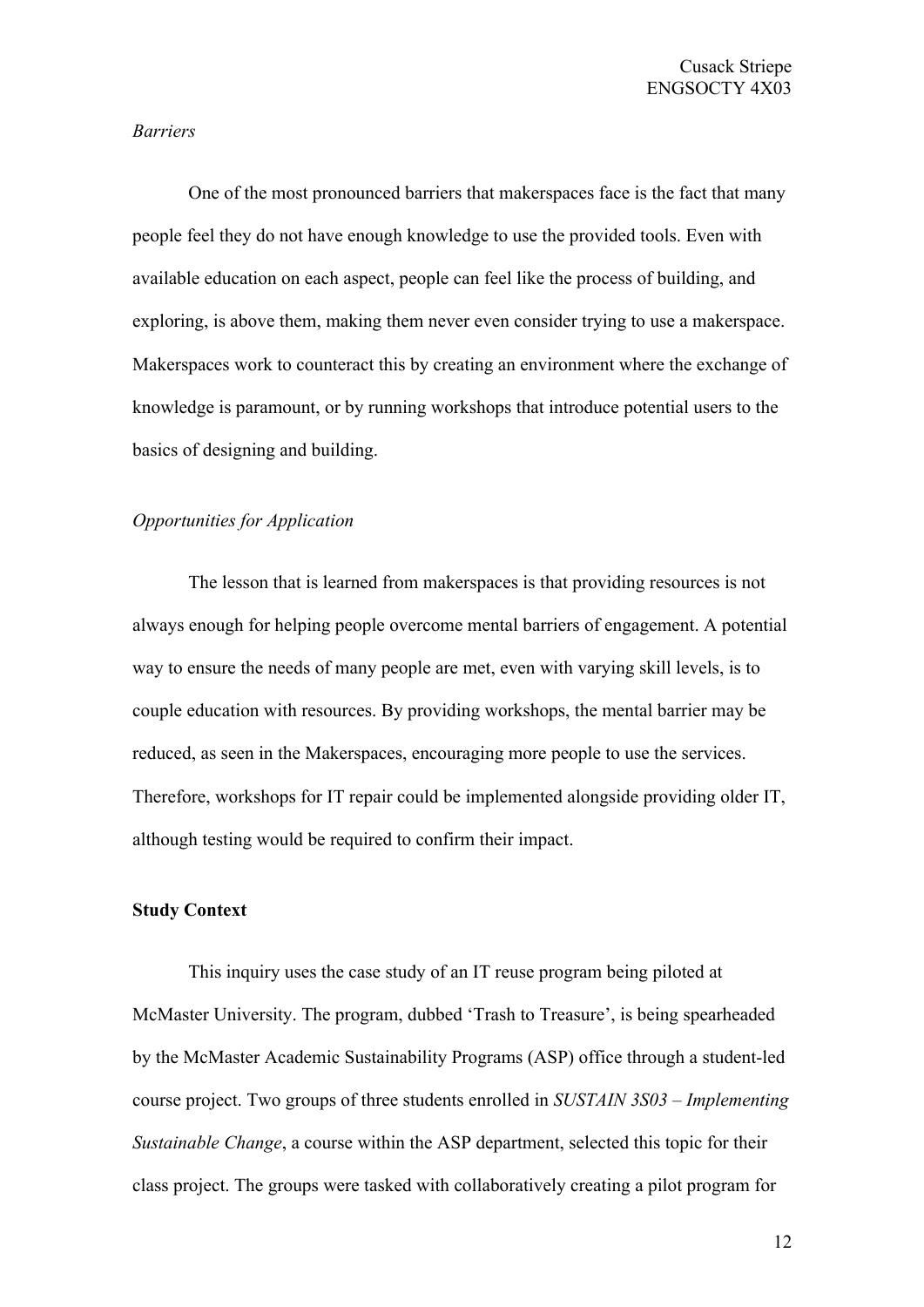the collection, refurbishment, and donation of unwanted university IT.

After creating a process for effective IT collection, the students decided that the items would be sorted into three categories based on quality and potential for long-term use. The first use category is lightly used electronics that can be refurbished and then donated within the community. This part of the process was supported by the not-forprofit organization, greenBYTE. GreenBYTE repairs laptops and then distributes them to Hamilton elementary school students who could otherwise not afford a laptop. The second category IT that may have some usable life, or can be repaired, or used for parts. This category is for students in the McMaster community who can use it. The third category is IT which is absolutely waste. This is IT that is broken, dangerous to have circulating in the community, or otherwise unusable. This category will be sent to a proper recycling facility.

To implement the pilot, the 3S03 groups collaborated with McMaster Facility Services and University Technology Services (UTS), who the key stakeholders in the process and each responsible for primary parts of the process – IT collection, hard drive sanitization, and deposition. The motivation for this project is to reduce the amount of IT McMaster sends to recycling, through a focus on reuse. There are also data security aspects, and a risk associated with student's dumpster diving, that could be reduced in creating a more dignified and accessible reuse program.

The reuse pilot included multiple stages of preparation and communication, collection, and then redistribution. To encourage proper sorting and protect items from being damaged, current collection bins were closed, and a free collection service was started. The collection service was for use by any staff members on campus. To use the service, staff members would contact Facility Services through a collection form, and Facility Services would come and pick up the IT waste. On top of this service, an IT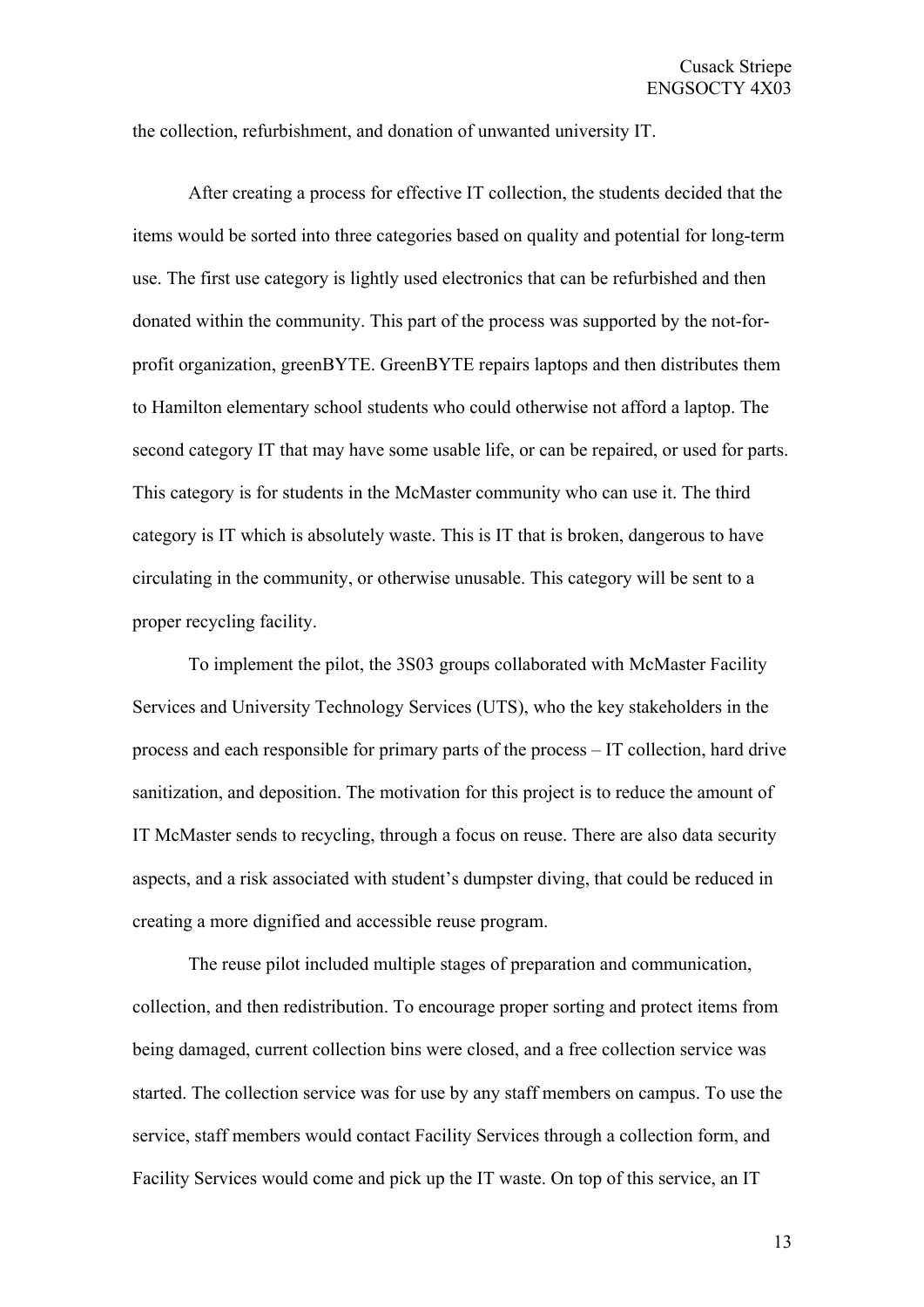collection event helped create momentum, and social pressure, on bringing IT waste out.

Once collected, IT was cleaned, hard drives were wiped, and the items were sorted into the three categories. GreenBYTE received their laptops and repaired them, before collaborating with teachers at local schools. These teachers identified children who most critically needed laptops, allowing these laptops to reach those most in need. The IT for potential reuse by McMaster students was distributed through an IT reuse event that allowed students to take full pieces or parts of pieces that they found valuable.

This case study provides a space to identify the needs McMaster students have, with regards to IT. Moreover, this pilot allows for identification of challenges faced in the process, and opportunities that exist to do more for the community, with resources that already exist.

## **Methods**

The methods used to research are the use of student focus groups and observations from meetings and events within the pilot 'Trash to Treasure' process. Focus groups allow for a more dynamic conversation than surveys (University of Mississippi, 2005). In-person meetings with stakeholders are essential for understanding the procedures, policies, and other challenges involved in building a reuse program.

Five focus groups were run throughout the fall term of school (September 2019 – November 2019). Questions were prepared in advance and used the same base set of questions for each interview. The list of questions used for the focus groups is in Appendix A. Focus groups were advertised through ASP social media outlets, as well as through the McMaster Engineering Society's social media outlets. These were the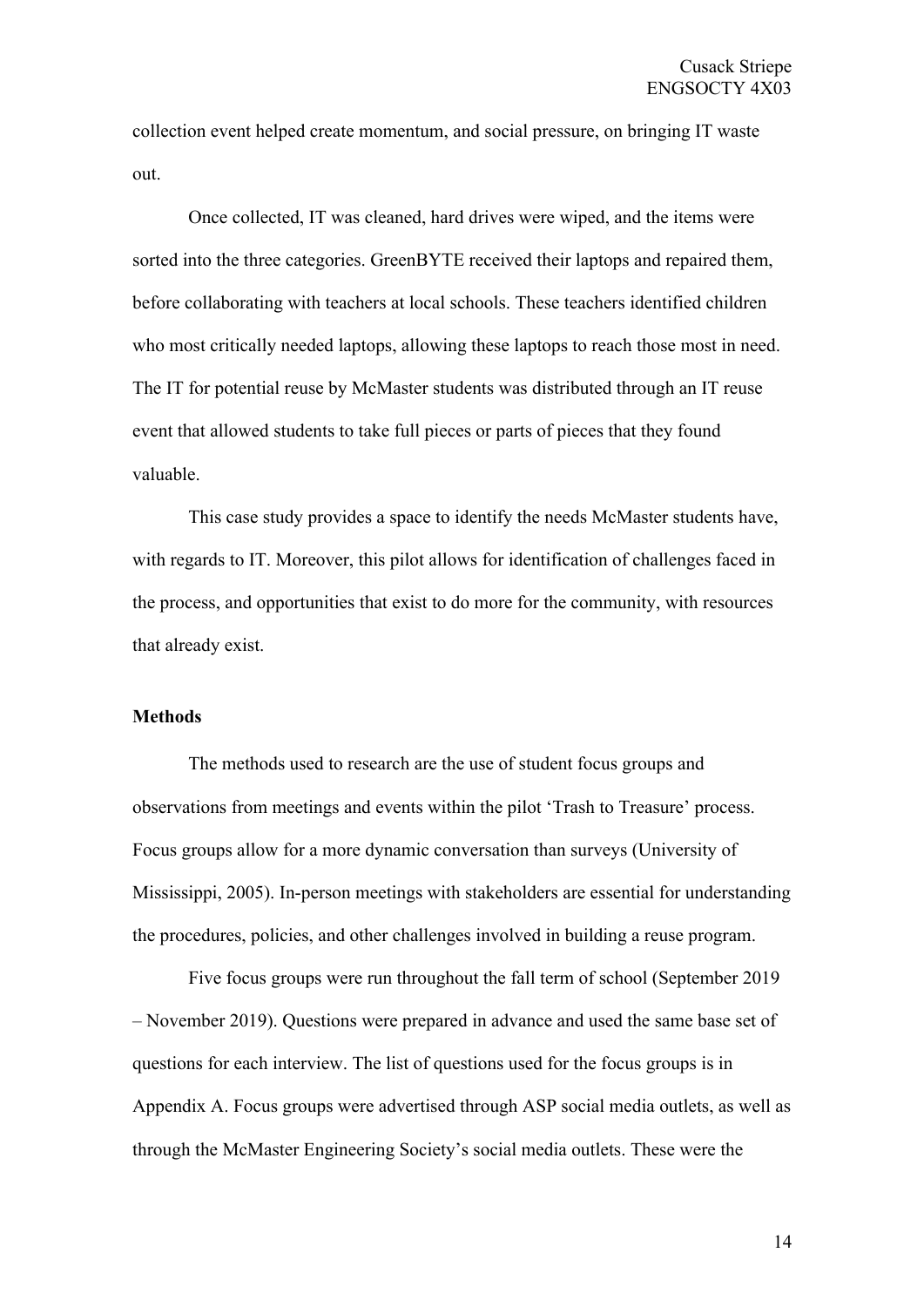available outlets, but they create some inherent biases. The students who were reached in the focus groups may not be representative of the whole undergraduate population and may be predisposed to having an interest in a variety of technology. They may also be inclined to seek more sustainable options for their tech and the university system as a whole.

Focus groups happened on a variety of dates and times to allow students with varying schedules to attend. Focus group participants were thanked and compensated with a pizza lunch. Focus group information was collected through notetaking throughout the focus groups. Any written work from the focus groups was documented. Thematic analysis was then used, following the theory of Braun and Clarke, with the help of the software NVIVO, to determine the major themes that arose from students' thoughts and ideas (Braun  $&$  Clarke, 2006). Thematic analysis is a method of qualitative analysis that uses thematic coding of research materials to find what concepts are most common and relevant, and connecting diverse mentions of a similar theme to their main meaning. Braun and Clarke's method provides clear guidelines to follow, in order to provide structured analysis. Themes are identified through repetition and patterns found within the analysed texts, theme key-ness is determined based on its relevance to the original research question, the level of the theme is determined, and the set of themes is reviewed and re-organized until it accurately captures the information from the research texts (Braun & Clarke, 2006).

The identified themes from the thematic analysis were then oriented into categories of needs, barriers, and opportunities. By splitting them into these categories the original central question was explored and answered.

Moreover, observations from events and meetings with university personnel, the SUSTAIN 3S03 students running the pilot process, as well as student groups and teams,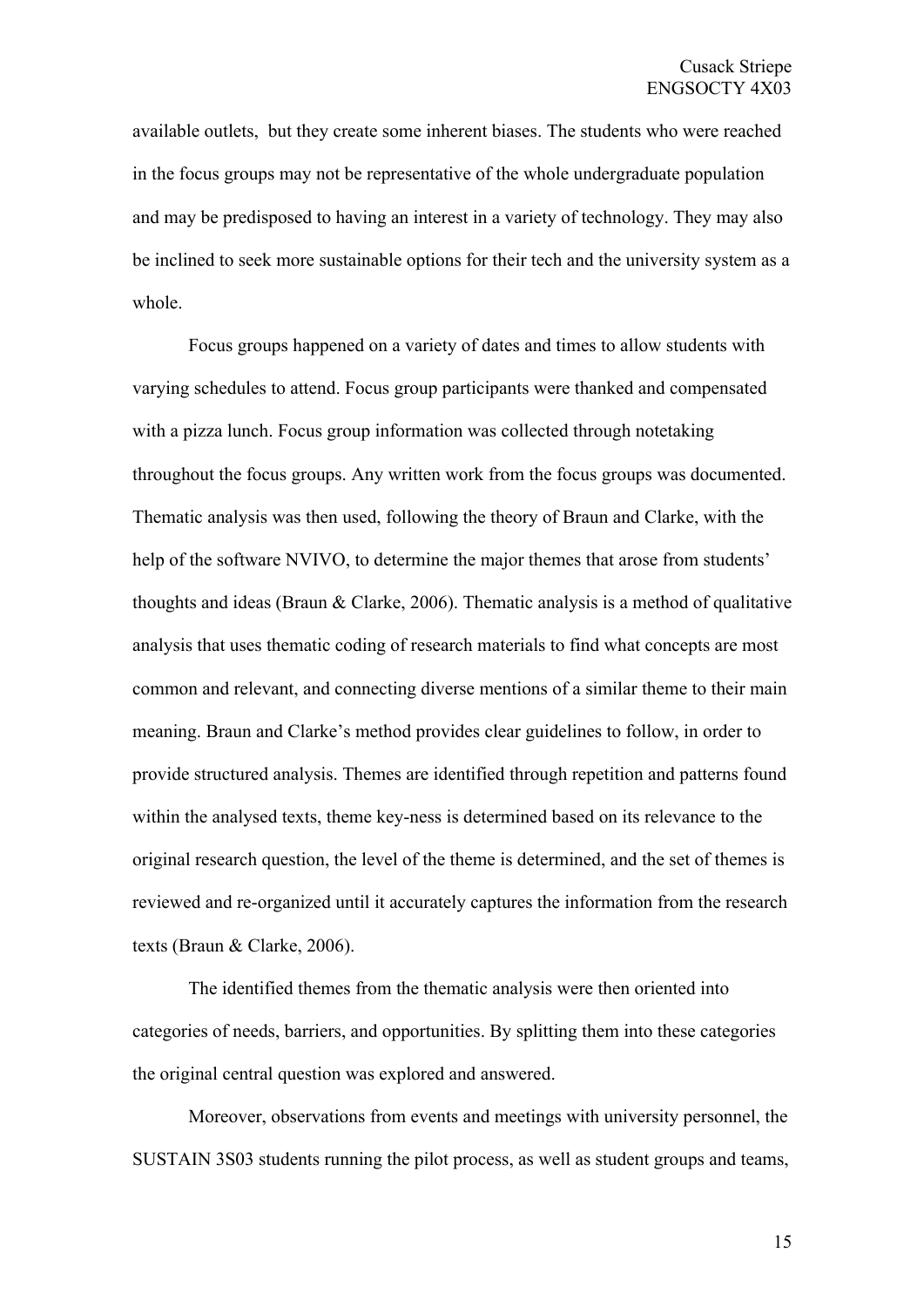were used to gain an understanding of the barriers and opportunities involved in the pilot. Collaborators included representatives from UTS and Facility Services, who are significant stakeholders when it comes to realizing this system on McMaster's campus. These observations were noted and then used to inform the statements made within this inquiry report.

## **Results**

The major themes based on the number of references during the focus groups are in Table 2. Some of the listed topics are not covered in this thematic analysis as they were identified as themes that were not key to answering the inquiry question. Figure 1 shows a visual of the three main themes and examples of some of the sub-groups that fall into them.



Figure 1. Major Themes from Student Focus Groups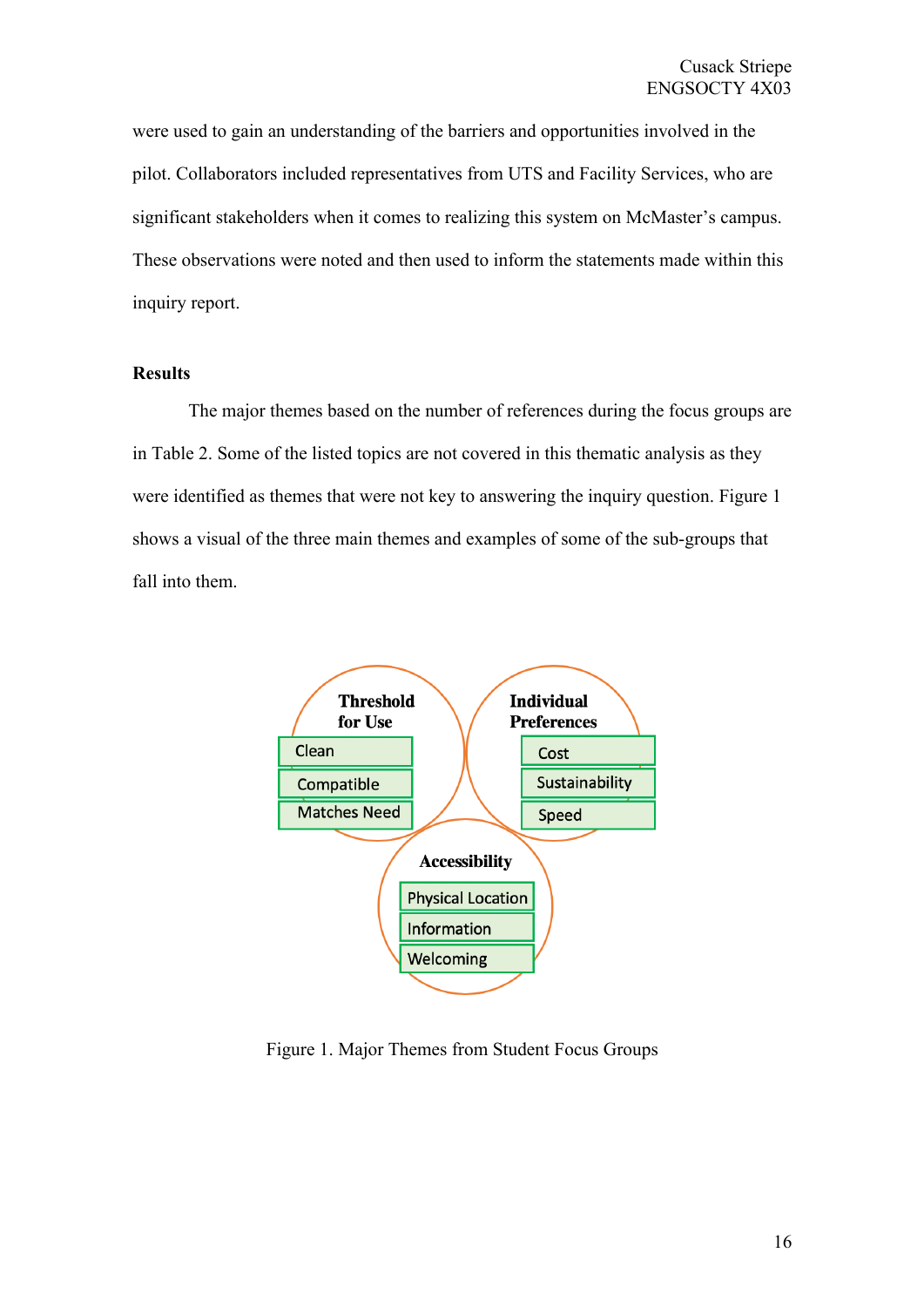| <b>Theme</b>                                   | <b>Number of References</b> |
|------------------------------------------------|-----------------------------|
| Threshold for Use                              | 41                          |
| Accessibility                                  | 39                          |
| Individual Preferences                         | 34                          |
| <b>Financial Concern</b>                       | 15                          |
| Laptops as Needed Equipment                    | 14                          |
| No Association to Stigma of Reuse              | 14                          |
| Social and Community Aspect                    | 13                          |
| Sustainability of Choices                      | 10                          |
| Opportunity to Learn to Fix Things             | 8                           |
| Communication of Program                       | $\tau$                      |
| Possible Stigma                                | $\tau$                      |
| <b>Creative Outlet</b>                         | 6                           |
| Concern of too Much Work Needed to Run Program | 5                           |
| <b>Space Constraint</b>                        | 5                           |
| Required for Education                         | 5                           |
| Mice as Needed Equipment                       | 3                           |

The most referenced and most key themes were a certain required threshold for use, individual preferences, and the requirement of accessibility. Each of these themes was talked about directly, or indirectly, and provide valuable information for answering the inquiry question. The minor themes of creative outlet, social and community aspect, and financial concerns are also analysed below as they provide insights into this project that are valuable for creating an effective IT reuse program.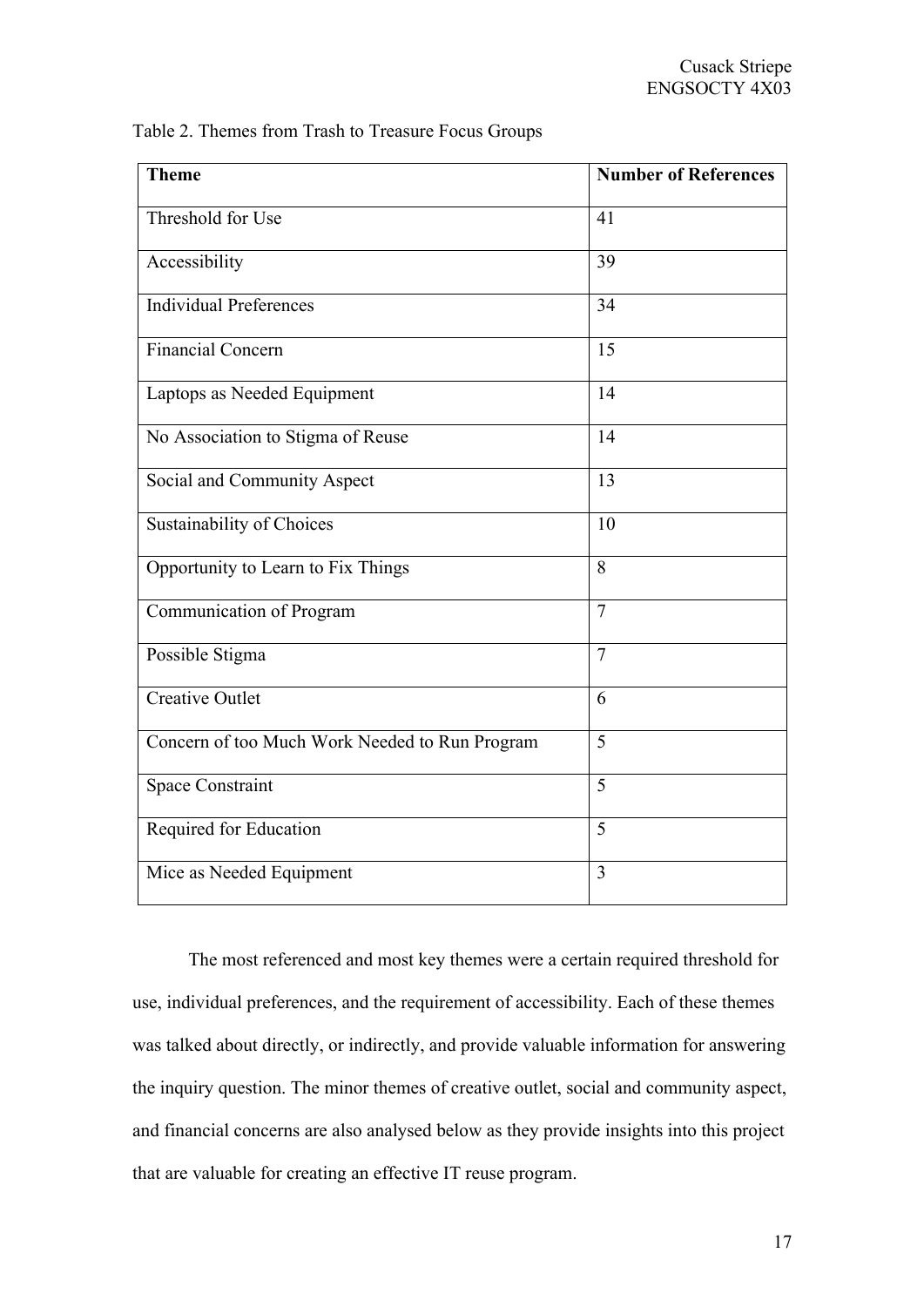## *Threshold for Use*

The theme of needing a threshold for use encompasses a need for IT equipment to meet the requirements to do the jobs that students need them to do. For some students, this means that IT needs to be fully functioning and ready to go, while others need IT that only requires light repairs. Other commonly mentioned contributors to this threshold include needing IT to be clean from debris, for it to be compatible with other equipment, and fast enough for their specific computing needs. For different students, especially depending on the stream of education, the threshold for use varies. For students in engineering, the threshold for use is higher for laptops, since laptops with higher-end processing capabilities are required. In contrast, students in other programs were less concerned with this. Moreover, there were aspects of the reliability and durability of equipment that played into whether or not students felt comfortable using older IT.

As well, students expressed different use thresholds for different items. For one, cords had a lower threshold for use in students' minds than laptops and monitors. Cables are simple, as they are either clean, functional and the right type, or unusable. On the other hand, laptops and monitors have many more components to consider. Laptops and monitors have varying specifications, including resolution and speed. Each of these more complex pieces also contributes to the use threshold, since a certain level of speed and resolution was considered necessary for usability.

Some items also have virtually no threshold for use, these being items that students might stumble across and then realize there is a use for them. Examples of this type of item would be wiring found within components, radar sensors, and motherboards. Depending on the item, students desire them to play around with them, open them up to learn from them, or attempt to build them into projects.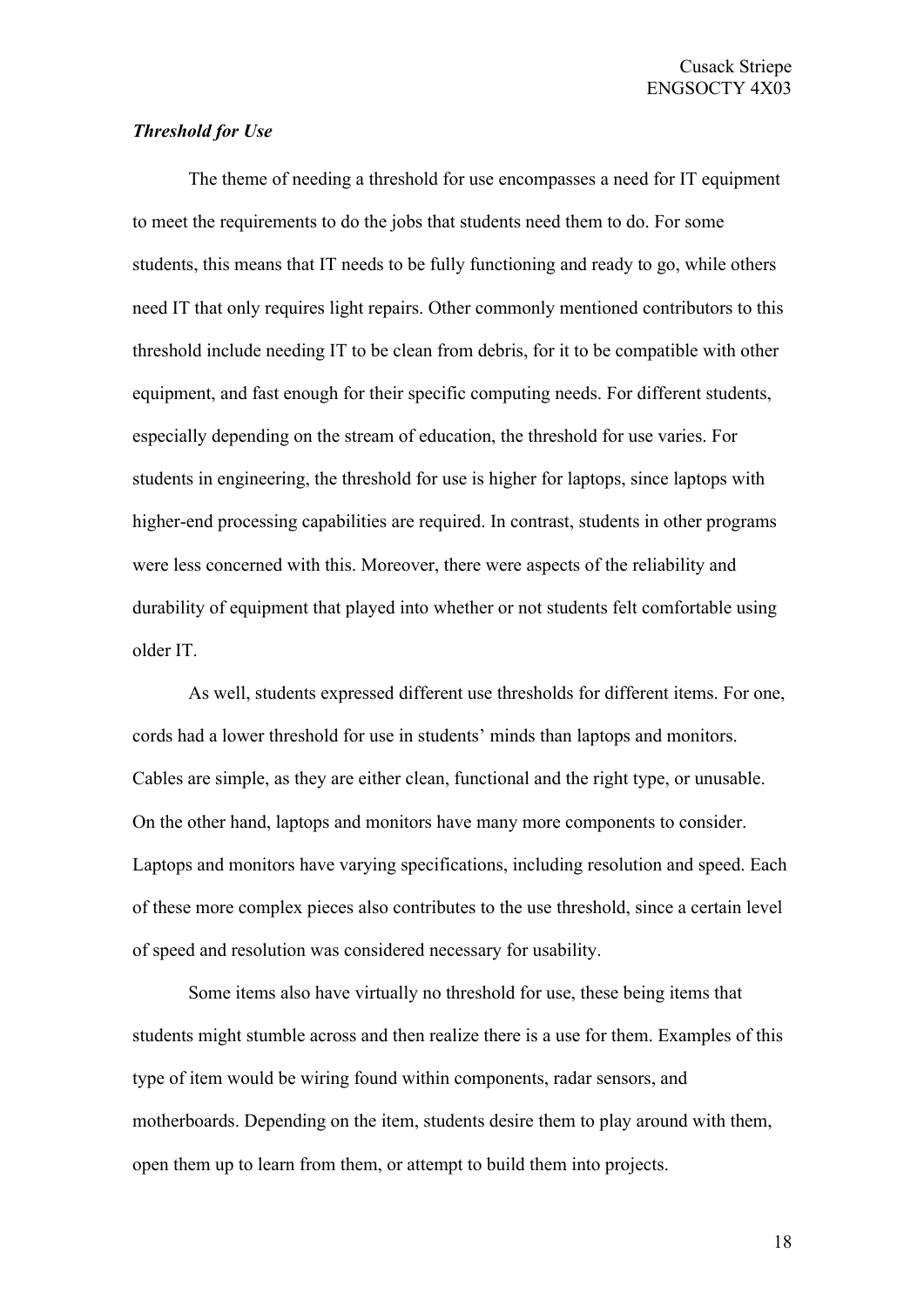The phrases used by students to describe this theme were '*it needs to be able to do the job', 'must be reliable', 'has to be worth it', 'I need it to last', and 'I want something that is durable'.* 

## *Individual Preferences*

The second major theme is that students have individual preferences that impact their IT reuse. In every focus group, students either stated their preferences or noted other people's preferences, without even thinking about it. Major preference types that students discussed were preferences around cost, age, speed, and sustainability. For many, there was a trade-off between whether something was affordable or new, but the balance of the trade-off was most often dependent on the individual and what they wanted. Similar trade-offs were in age and how the equipment was perceived socially, and how sustainable the reuse of a piece of equipment is against how it might be socially perceived. Another example would be that certain students preferred having higher storage capabilities since they personally felt that they desired more.

Preference also often was noted as a factor depending on the individuals' desire end-use of the IT item. For example, if a student desired to be able to play games using their laptop, their preference would be for a higher processing speed. Moreover, if a student was going to be using their IT on campus, they seemed to feel it needed to be more up to date, whereas equipment they would take home could be less sleek. Similarly, if a student desired to have more mobile access to IT they may prefer a lighter laptop that they can carry more easily.

Students described preferences through phrases such as *'other people might not like older phones'* , *'I prefer having IT that is more sustainable' and 'It is important to me that I can be connected everywhere I go, I need to bring my laptop back and forth*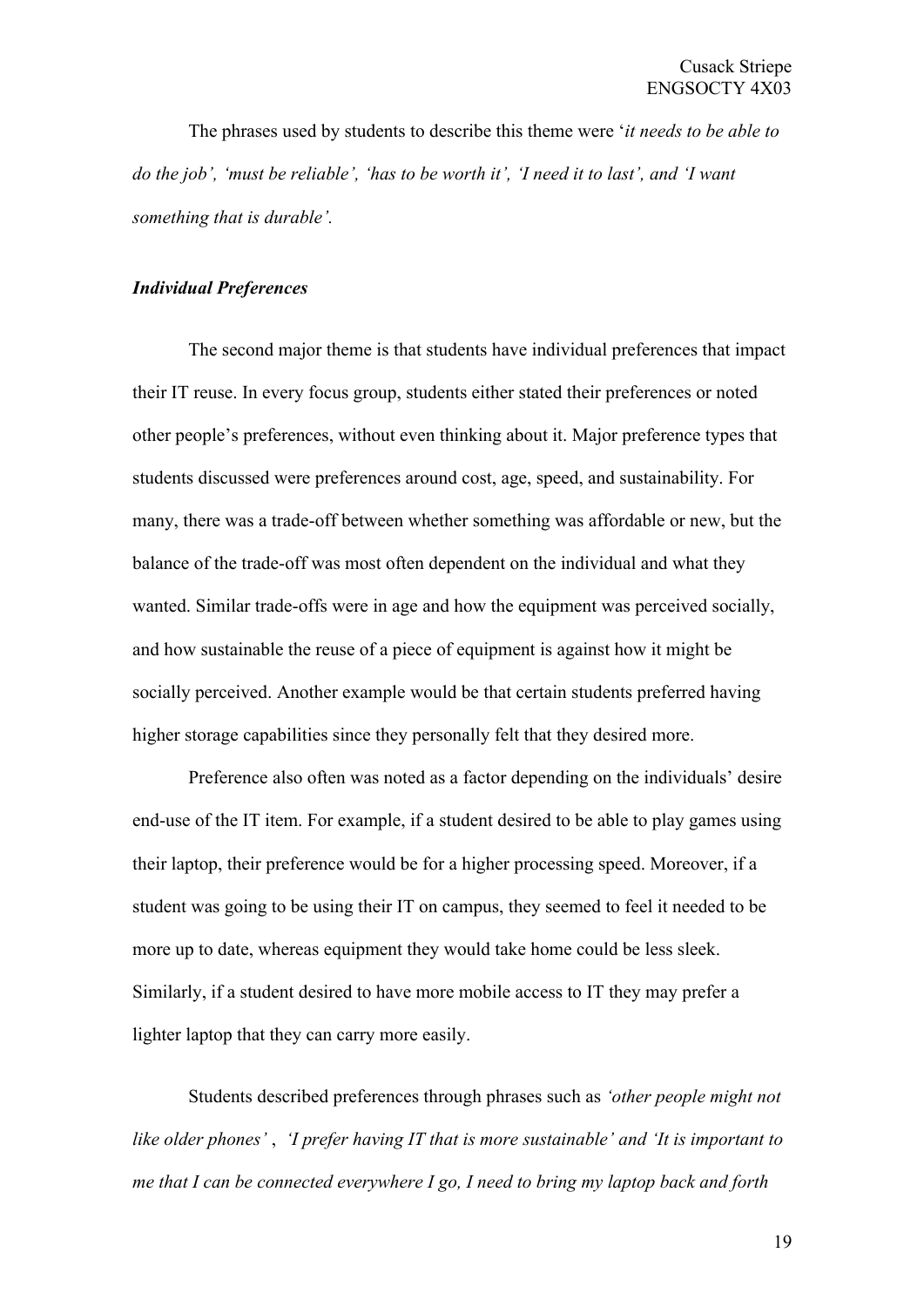*from school'*. Students also were aware that some people would prefer not to have reused IT, but in general this was not concerning to them, highlighting again the impact of personal preferences on reuse: '*some people want something new and you can't do anything about that*'.

## *Accessibility*

The next major theme expressed by students was around the accessibility of the IT reuse program. This included the need for physical accessibility of the IT equipment and reuse location, accessibility to the information about the products, and a welcoming and positive environment around the IT reuse program. Many students were interested in having information about items they could pick up and reuse posted online for them to browse or posted in event groups in advance to ensure they could prepare and decide whether they should attend and pick items up. Others also expressed concerns about not being able to access the IT throughout the year making it so the students who have the most need in a given moment will be unable to get IT then and will likely go buy something new. Students seemed hopeful about the potential to have a well-known space that was visually easily spotted where they could drop by to get IT if they wanted to. Phrases used by students included '*would be great to have a little storefront and have everything ready to go there*' and '*being able to check a list beforehand lets me prepare and see if there is anything useful*'.

Another aspect of accessibility was surrounding the information on how to reuse certain items. For some they had learned how to do repairs on YouTube, but others expressed they could not do that, making slightly damaged tech inaccessible to them. Providing a space where the knowledge is however taught, could open up this avenue.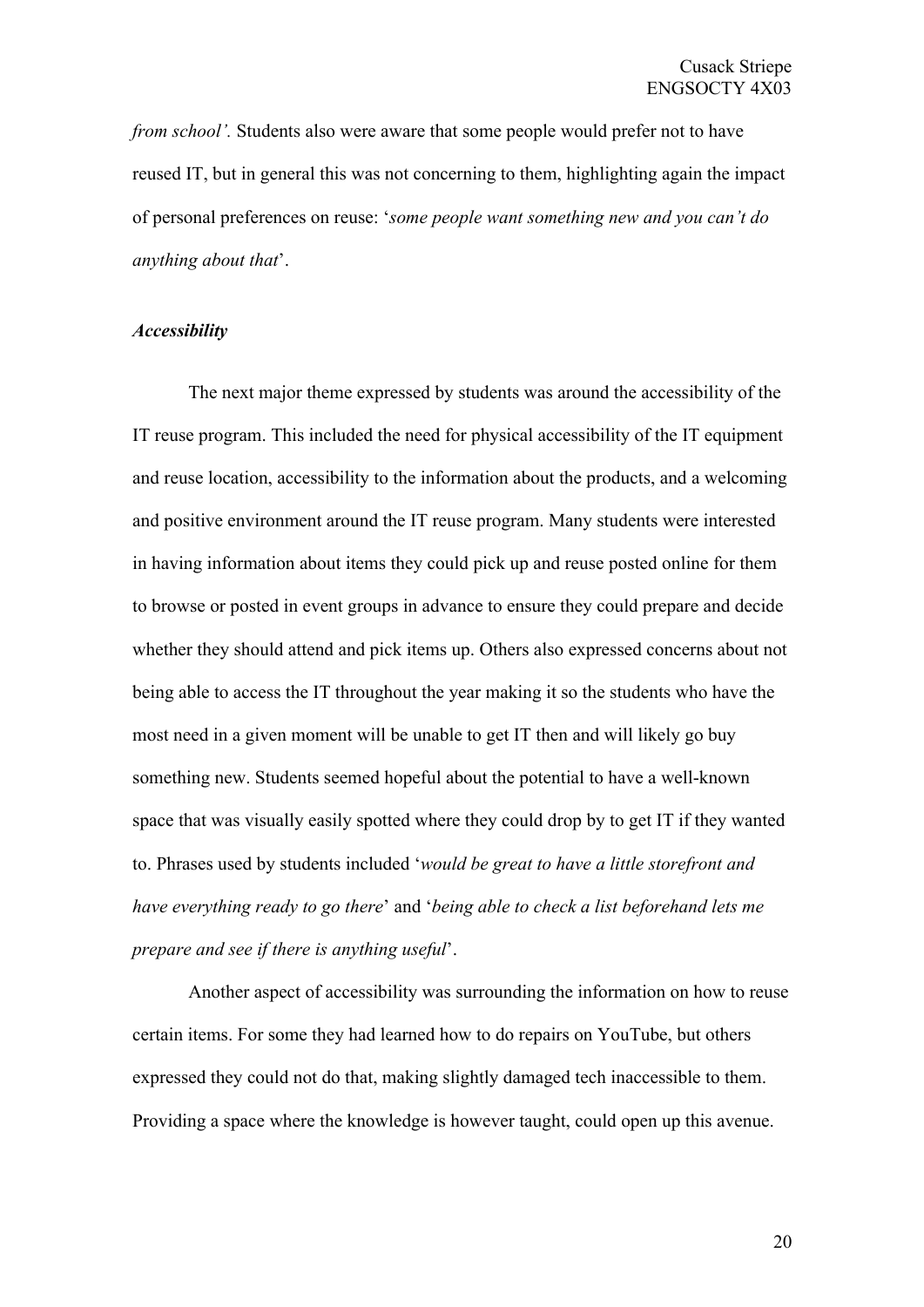## *Financial Concern*

Students mentioned financial concerns, but this theme was considered less prevalent, due to the lower number of times students focused on the talking about finances. Moreover, the way that students expressed financial concerns were most often with regards to it being a preference, rather than a need. This overlaps with the Individual Preferences theme but needs to be distinctly noted due to this being an anticipated finding. When students talked about financial concerns they would use language such as *'I chose a refurbished phone because it was cheaper, and that was worth it to me,'* showing that they found cost of IT to be more around personal preference, rather than a dire need in not being able to afford individual items.

However, about 1/3 of the references to financial need were with regards to students believing an IT reuse program would be beneficial to those who have financial need. For example, one student noted, '*It would be really valuable for students who are on campus and have a hard time paying for things to have access to free equipment.'*  This could indicate that although the theme was not that prevalent in the focus groups, it could still be an area of major impact for the reuse program. In this area it will likely only help a few students but could make a large impact for them.

#### *Creative Outlet*

One minor theme that is interesting to bring up is creative outlet. This theme is interesting because it is an unexpected theme, which represents an opportunity that the reuse program could fill, and an aspect that could easily be forgotten and left out. Specifically, students expressed excitement at the idea of being able to take apart older IT and build new pieces. They also saw value in being able to use IT waste to create art. Each of these practices allowed IT reuse and IT to fill a creativity need. Phrases that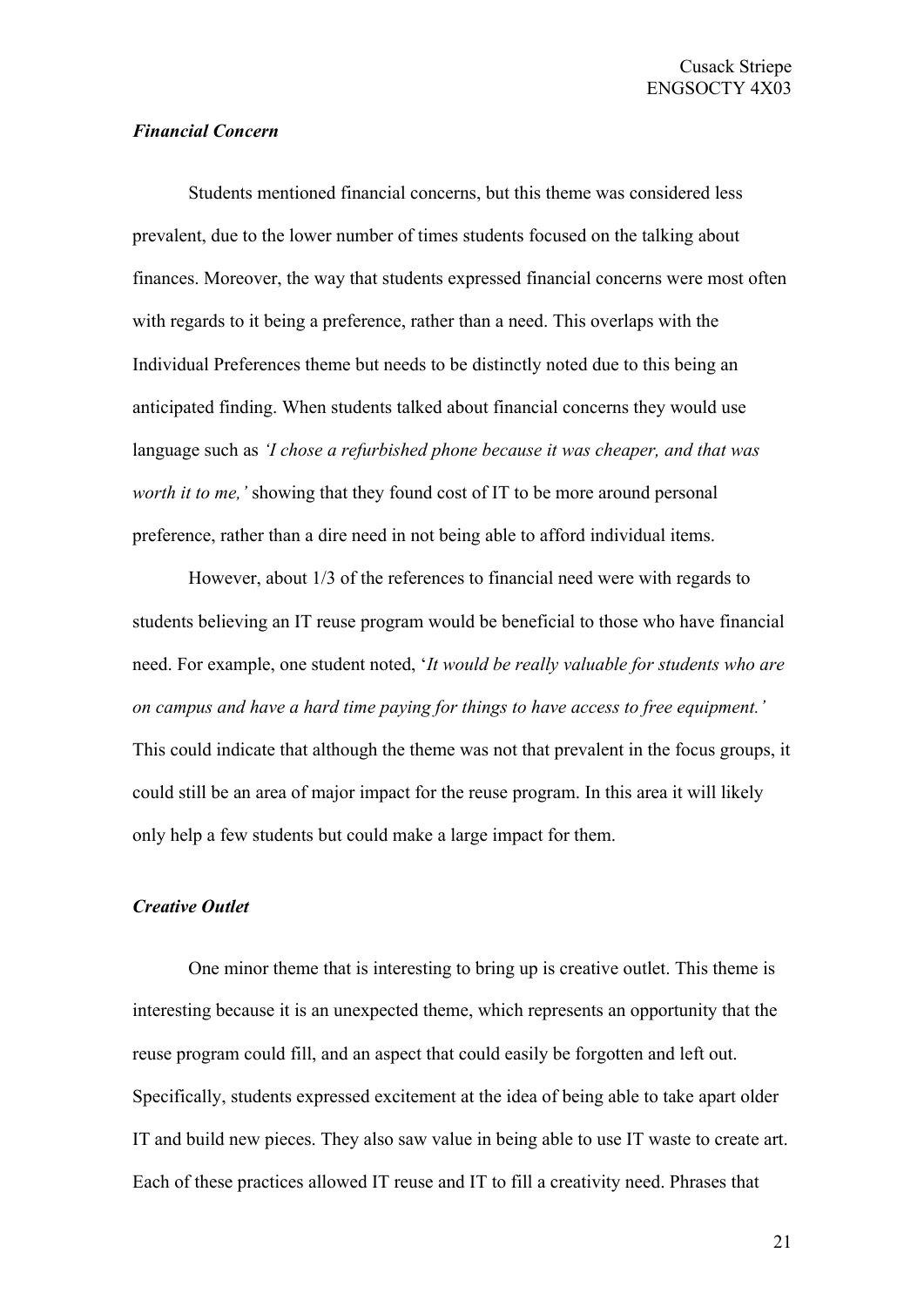students used to describe this theme were *'a giant desktop computer, I could turn that into an art project'* , and '*I've taken apart old lab equipment to see what's inside, it's fun.'* 

Without recognizing creativity as a potential use pathway for IT waste, items that certain students may see as valuable could be deemed as waste and thrown out, missing a niche opportunity for reuse.

#### *Social and Community Aspect*

Another minor theme was around the social value of going to visit the IT collection bins. Essentially, certain students used their previous rounds to the IT collection bins as an opportunity to hang out with friends and get in a good break from their work. Similar expressions of social value were placed on attending the IT collection and distribution event, as well as working to fix IT together. One student noted that '*going out to the bins is good for me. I'll go with friends and it gives me time to socialize.'* Another noted that, '*if we had a place where we could learn how to fix things together that would be great, that way we could learn from each other and collaborate'*. This community aspect, similar to the creative outlet, is a factor that could be easily overlooked in creating a reuse program, but one that creates added value. This minor theme shows that there is an opportunity to create a reuse program that fosters collaboration and community.

## **Discussion**

From the focus group discussions and the themes that arose, there are two major recommendations for the Trash to Treasure process. These recommendations arise directly from the three main themes.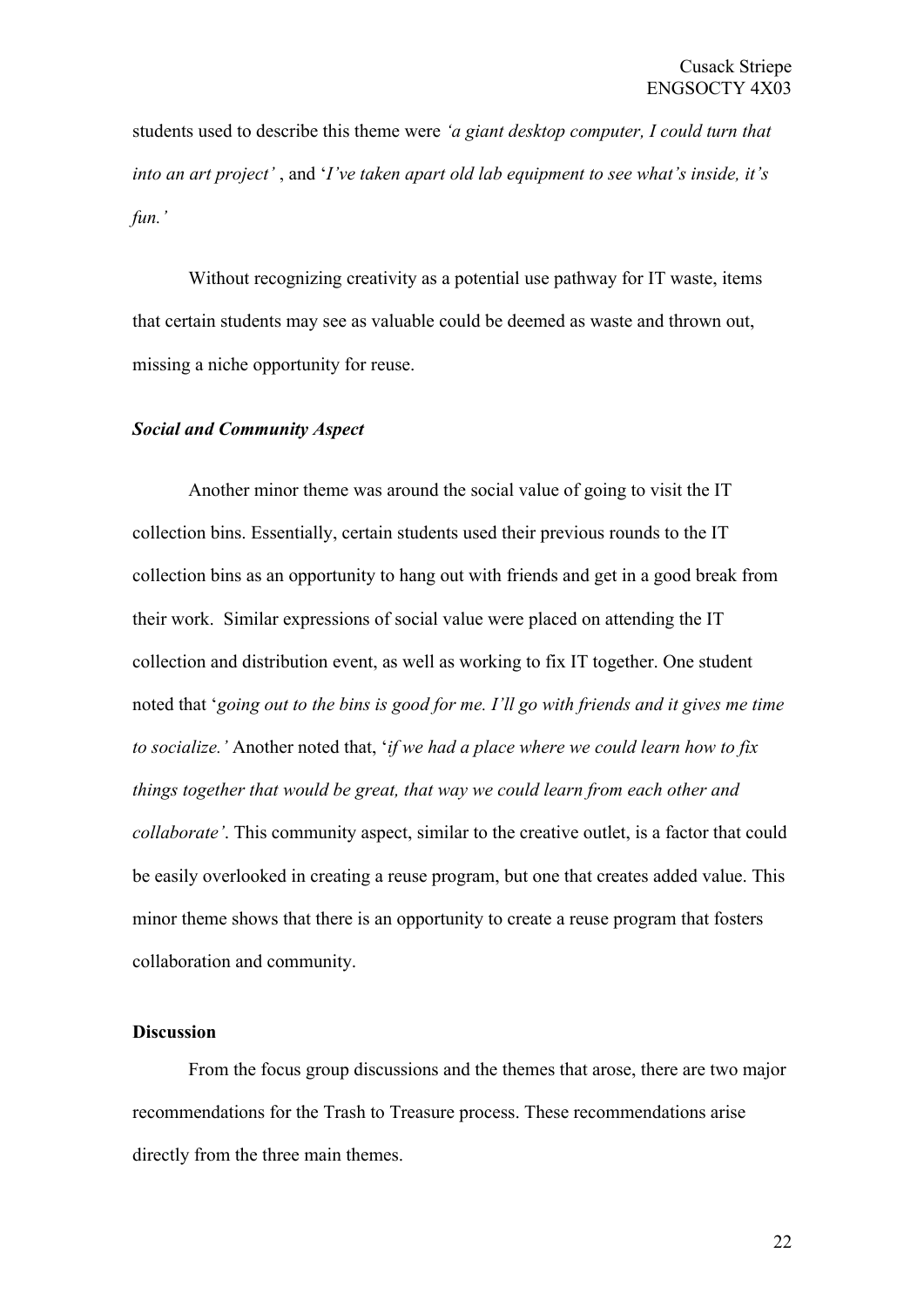The first recommendation is that the program seeks to have a continuous dialogue with the students whose needs it serves. For one, this will allow the program to adapt and be accessible to a changing student population. Moreover, this will allow the types of IT that students want to be made available. The current desires for IT are a diverse set of types since different students have different requirements for their IT. However, if the wishes were to change, a continuing and robust dialogue would ensure the program stays relevant and provides what students actually need.

The second recommendation is around the accessibility of the equipment and how making the equipment easily reach the hands of students can be integrated into the system. Similar to the food bank's front-line agencies, this project could partner with front-line student groups that already interact with students on a day to day and would be able to deliver IT right to where they are and adapt their offerings to their needs. Groups that came up throughout the research process included the McMaster Engineering Society (MES), the Graduate Student Association (GSA), and the IEEE McMaster Branch. Each of these student groups seeks to improve the experiences of students on campus and has an interest in supporting IT reuse initiatives. The MES for one has a deep connection to undergraduate engineering students, and can smoothly run events that pull a big turnout from a large variety of Departments. This is a huge asset, as they already have the connections with the major target audience, which do not need to be built. The GSA has deep relationships with graduate students at McMaster and already runs financial need related help services. They would be able to include providing older, but free, IT to those who have financial need, as part of their existing network. IEEE is again different, being a student group with an office that is already used by students to get parts and equipment to build their electrical projects. Distributing old IT to them would allow them to use their office location, and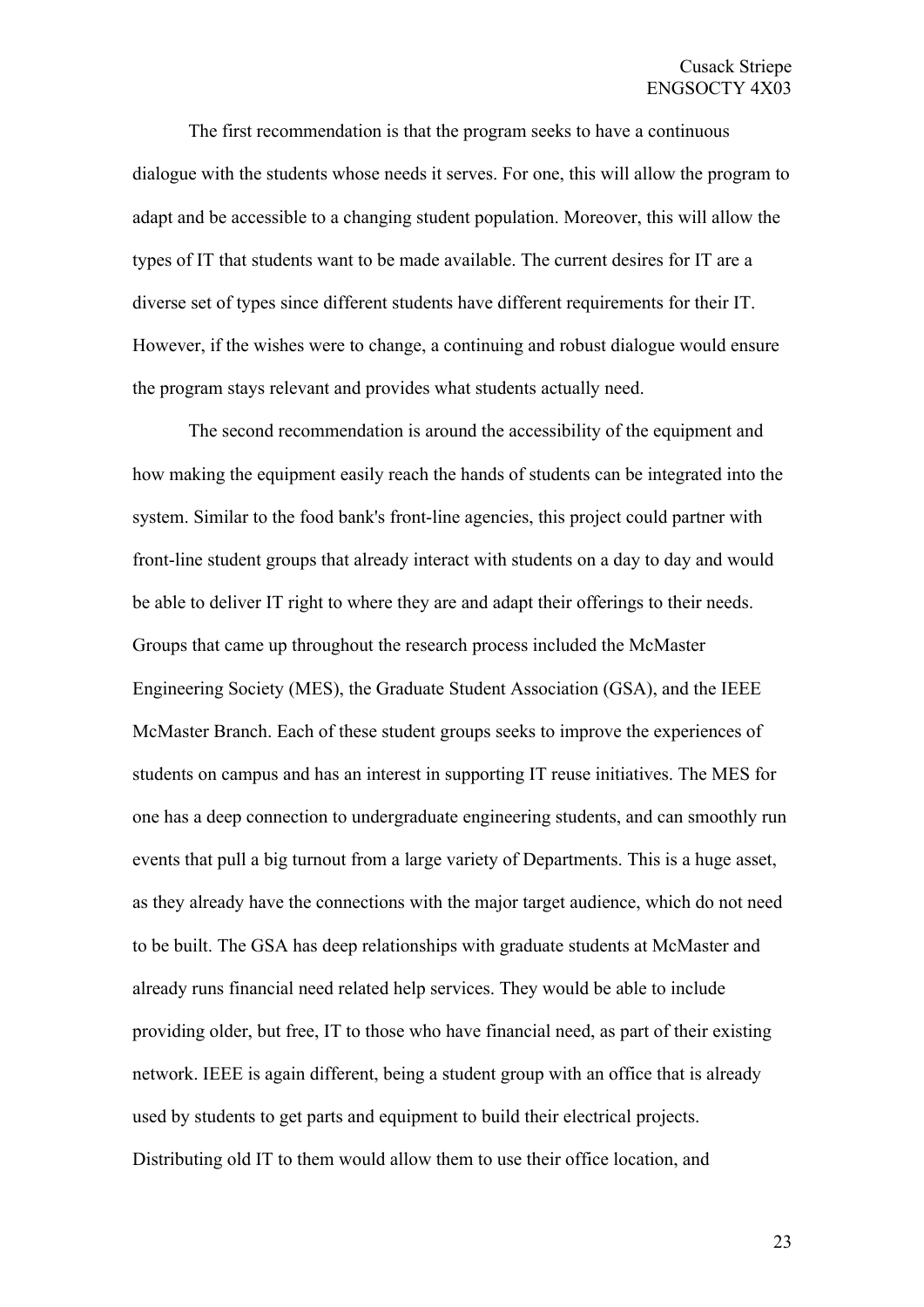knowledge of the students who need the IT for school projects, to be utilized further. By working alongside these students groups the identification of need can be outsourced to those with the best knowledge and connection to those with the needs.

Moreover, despite anticipating the findings of financial need and major stigma around the use of IT, this inquiry shows that although these can be considerations for the program, they do not need to be the major focus. For one, although students mentioned financial need and were concerned other students who had financial need may see IT reuse as valuable, few seemed to look at financial need as the core of needing to reuse the IT. This may be due to inherent issues with the focus groups since students were around peers and would potentially never want to admit that to those around them. However, students that did mention financial concerns around IT usually saw this as a preference, noting that different students had different willingness to spend money on IT. Either way, providing affordable IT for students can reduce financial stressors, even if for IT, specifically financial need, was not the primary concern.

As well, students seemed to feel little to no stigma around the reuse of IT. Although some students preferred to have the newest and up to date equipment, this was seen as a preference, and the reuse of IT was seen as creative,and thrifty. IT reuse had an overall positive connotation. In truth, students were interested in reusing IT for a variety of reasons and saw it as a natural and exciting opportunity. One student even expressed the feeling of a certain ownership of the IT waste on campus, since the equipment would have originally been paid for out of student's tuition.

#### **Reflection on My Inquiry**

This inquiry sought to gain an understanding of methods that can be used for identifying need, and the processes that are available for addressing these needs. The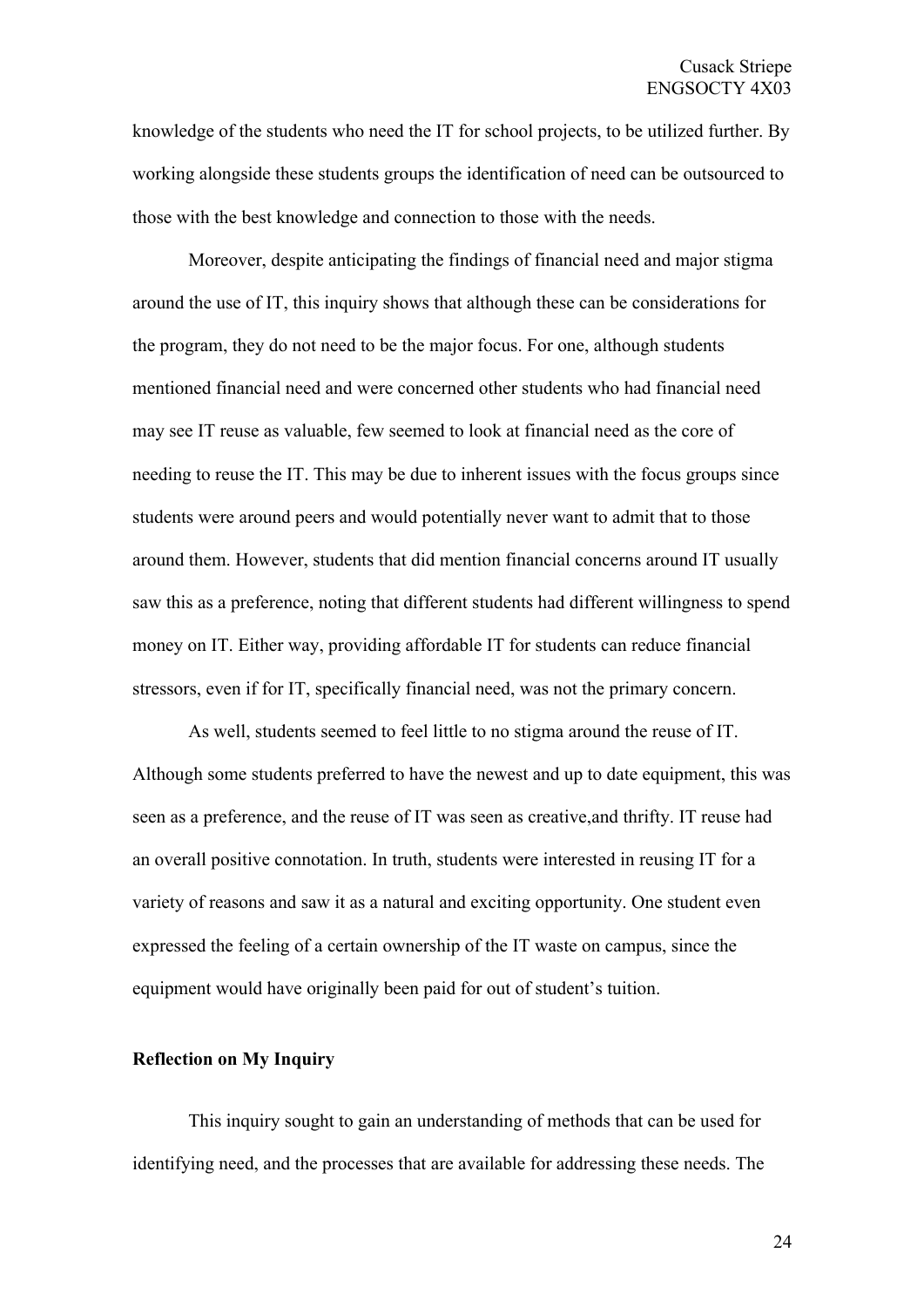use of focus groups and thematic analysis provided an opportunity for me to learn about connecting with community members and systematically taking note of their concerns. It allowed me to understand how to distil conversations and vocal concerns into data and ideas.

One of the most impactful findings, in my opinion, was that almost every program that was effective at addressing need relied on community members or organizations with strong ties to the community. In retrospect it seems so simple. In order to identify and address need in communities you need to find out who already knows the people of that community well, and give them the resources to help, rather than trying to build a framework from scratch.

What I really learned though is that there are many methods to address needs, but that the most important part is choosing to listen to those whose needs you are trying to fill and ensuring that programs are catered to them. Moreover, the needs may be interconnected to many facets of people lives, which an outsider may not fully understand. This again indicates that listening, and creating programs built for those in need, rather than for those who wish to help, is crucial for truly addressing community needs.

#### **Conclusions**

The McMaster University 'Trash to Treasure' program is an exciting opportunity to reduce waste, while providing community support in Hamilton and on campus. To be effective, the program should continue to seek out partnerships with community groups that are well connected to those in need. This can come in the form of partnerships with organizations such as greenBYTE, who refurbish laptops and give them to students at schools in Hamilton, or through partnerships with student's groups who can help bring reused IT to students on campus. Moreover, the program should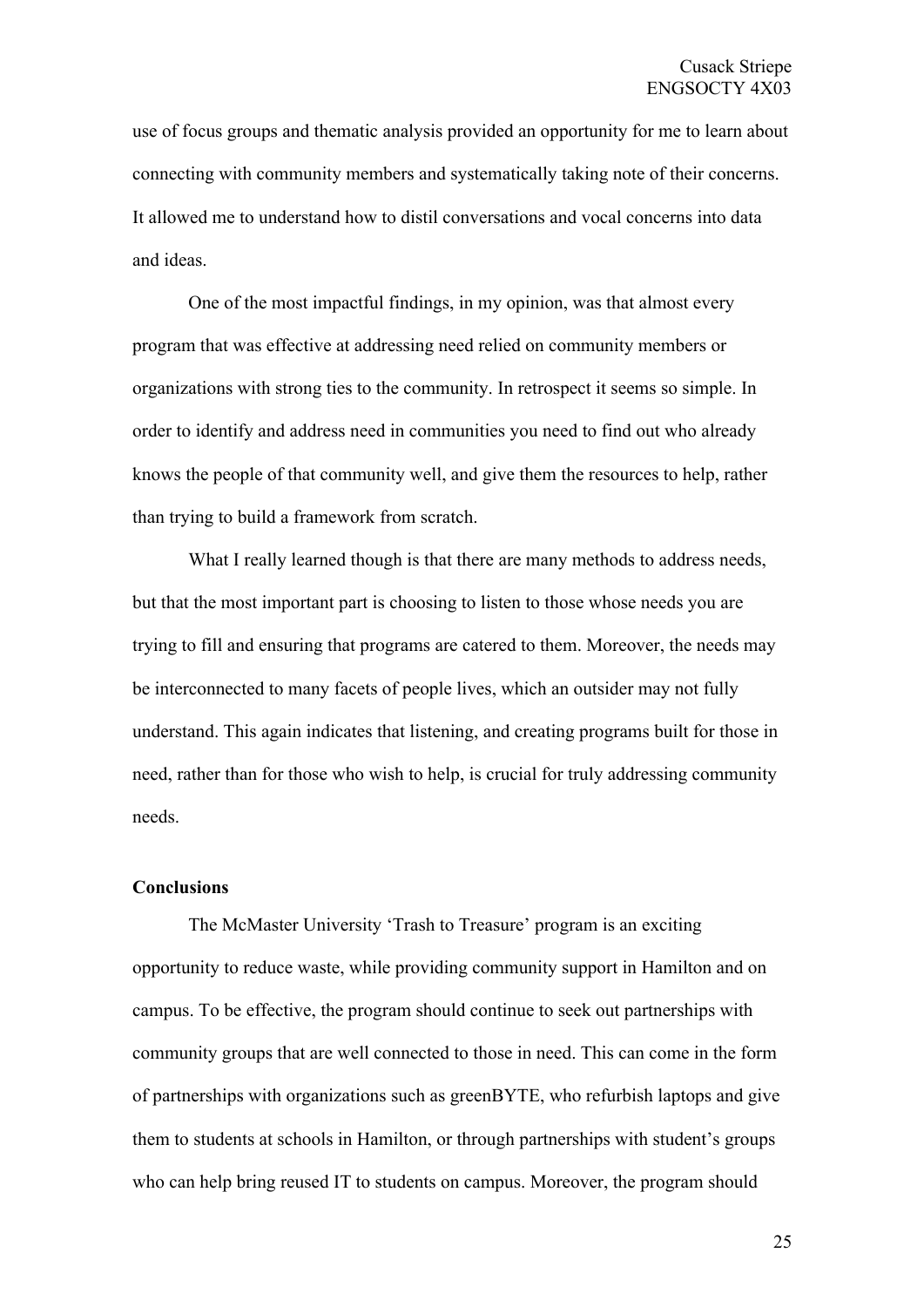seek continued collaboration with the students who use it, to ensure that the program provides the type of IT that students need. These suggestions will also help the program overcome barriers with regards to accessibility and circumvent the need for the University to identify those in need, allowing the existing structures to handle this step.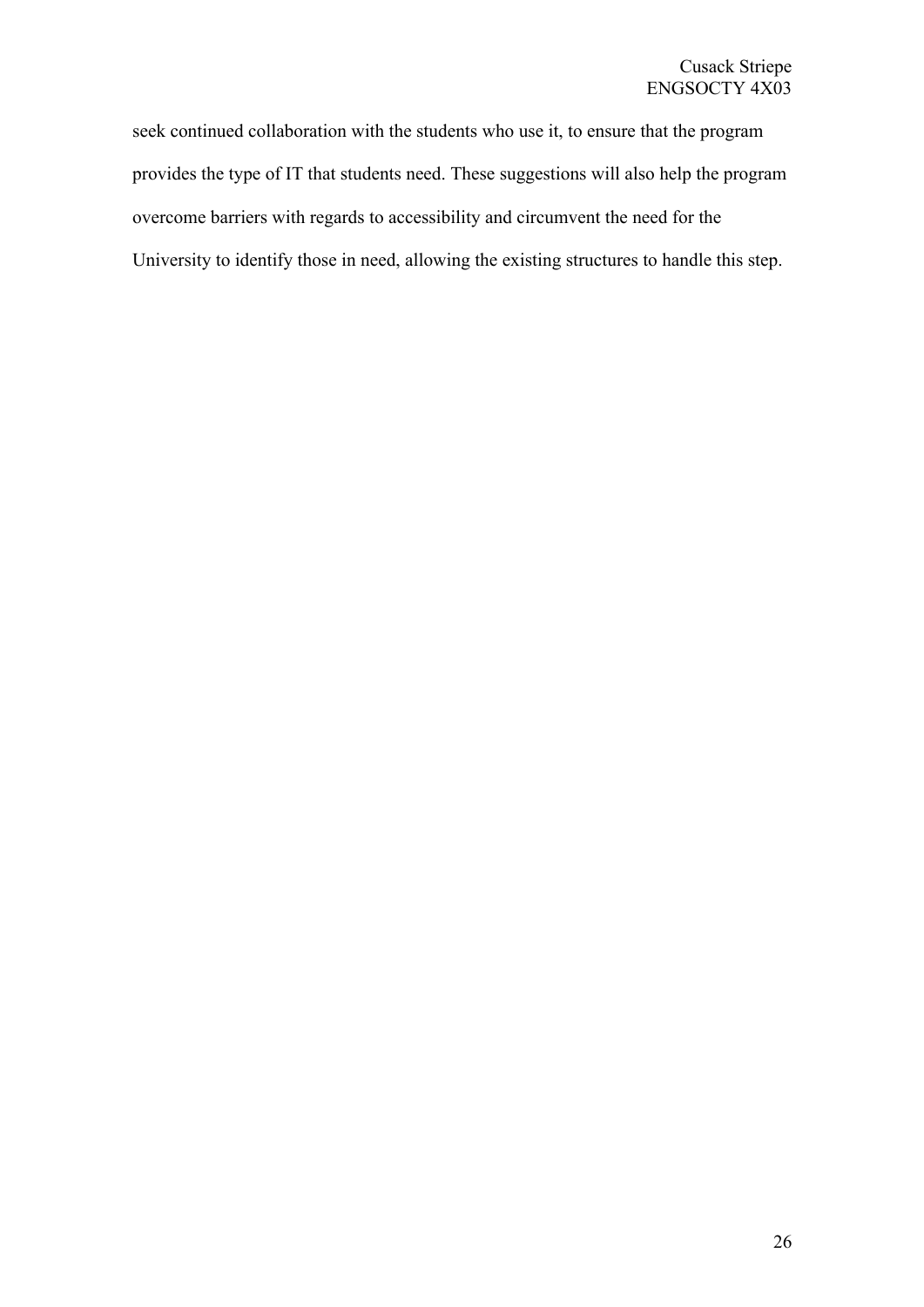## **Bibliography**

Arnold, L. (2013, April 10). Reproducing Actions, Reproducing Power: Local Ideologies and Everyday Practices of Participation at a California Community Bike Shop. *Journal of Linguistic Anthropology, 22*(3), 137-158.

*bikeSauce*. (n.d.). Retrieved February 1, 2020, from https://bikesauce.org/#workshops

- Braun, V., & Clarke, V. (2006). Using thematic analysis in psychology. *Qualitative Research in Psychology, 3*, 77-101.
- Burke, J. J. (2014). *Makerspaces: A Practical Guide for Librarians.* Lanham, Maryland , USA: Rowman & Littlefield.

*Feeding America*. (2020). Retrieved January 16, 2020, from

https://www.feedingamerica.org/our-work/food-bank-network

- *Food4Kids Hamilton*. (2018). Retrieved March 6, 2020, from https://www.food4kidshamilton.ca
- Loopstra, R., & Tarasuk, V. (2012). The Relationship Between Food Banks and Household Food Insecurity amoing Low-Income Toronto Families. *Canadian Public Policy, 38*(4), 497-514.
- *MACycle*. (2020). Retrieved February 1, 2020, from https://www.msumcmaster.ca/services-directory/12-macycle
- Sheridan, K. M., Halverson, E. R., Litts, B. K., Brahms, L., Jacobs-Priebe, L., & Owens, T. (2014, December 1). Learning in the Making: A Comparative Case Study of Three Makerspaces. *Harvard Educational Review, 84*(4).
- Tarasuk, V., & Eakin, J. M. (2003). Charitable food assistance as symbolic gesture: an ethnographic study of food banks in Ontario. *Social Science & Medicine* (56), 1505-1515.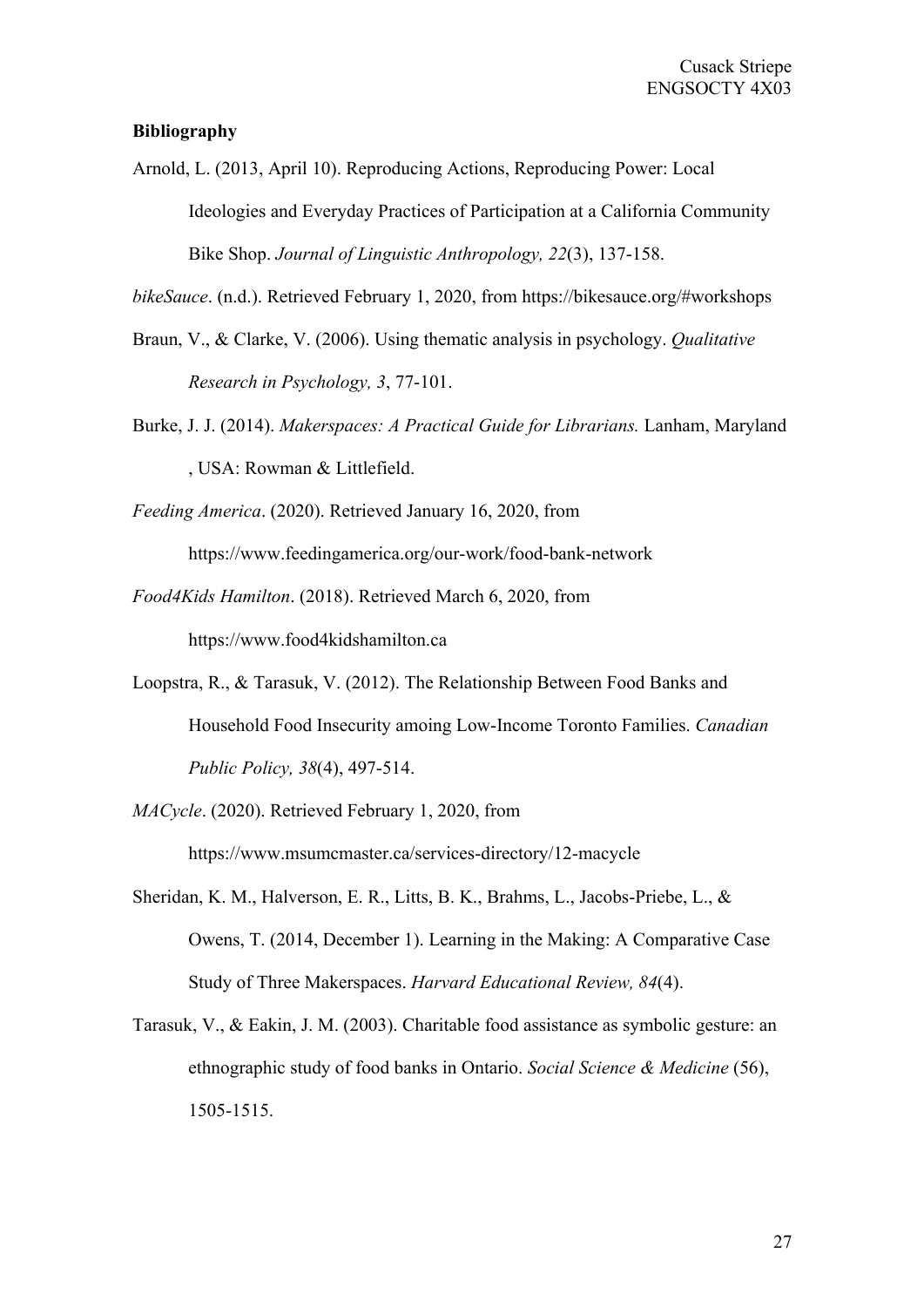The Good Shepherd . (2014). *Good Shepherd*. Retrieved January 15, 2020, from https://www.goodshepherdcentres.ca

- Tolley, R. (1996). Green campuses: cutting the environmental cost of commuting . *Journal of Transport Geography , 4*(3), 213-217.
- University of Mississippi. (2005). *Guidelines for Conducting a Focus Group*. (Eliot & Associates) Retrieved January 10, 2020, from The University of Mississippi: https://irep.olemiss.edu/wp-

content/uploads/sites/98/2016/05/Trinity\_Duke\_How\_to\_Conduct\_a\_Focus\_Gr oup.pdf